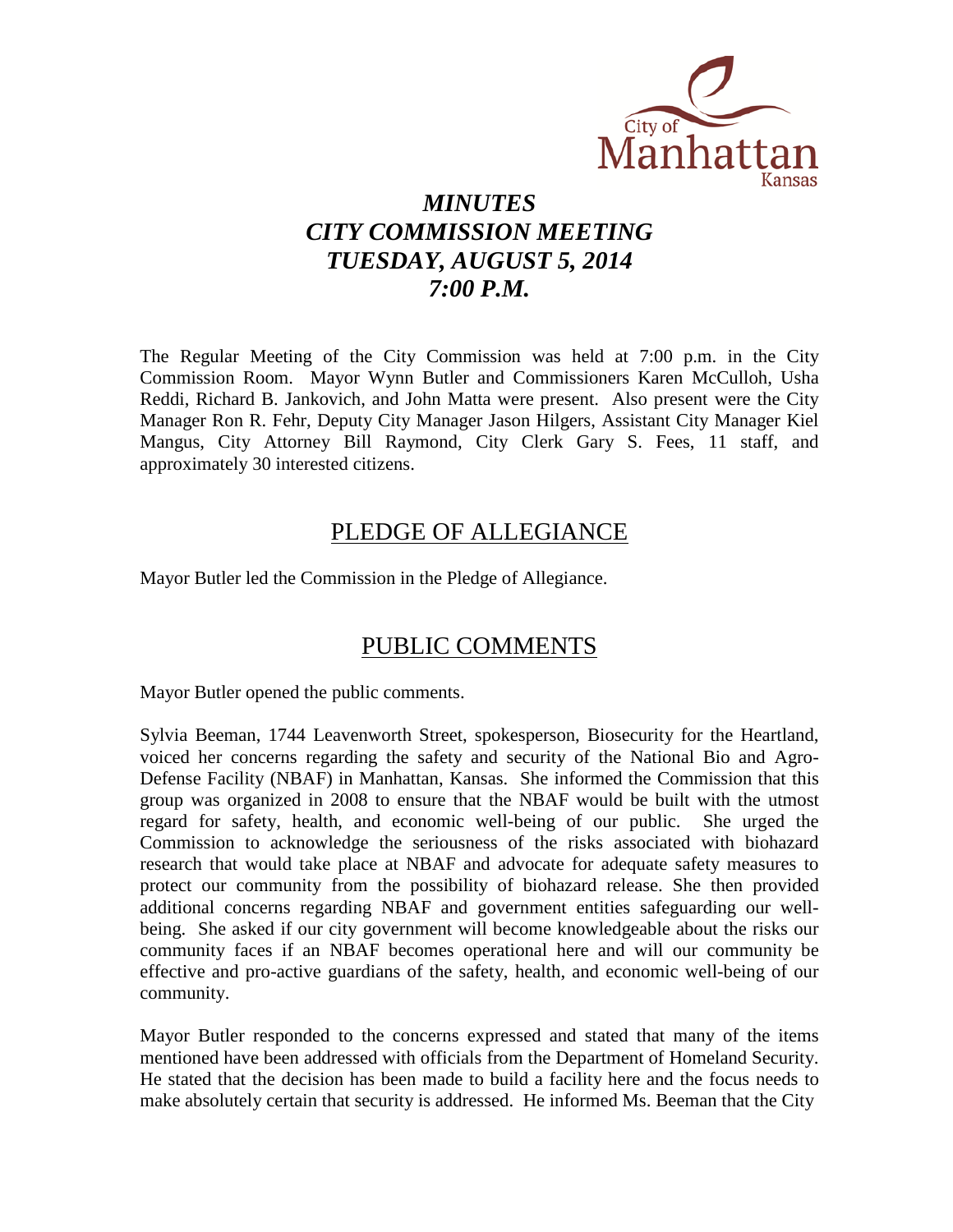# PUBLIC COMMENTS *(CONTINUED)*

has also established a separate water line to address issues with monitoring devices and thanked her for expressing her concerns.

Sylvia Beeman, 1744 Leavenworth Street, spokesperson, Biosecurity for the Heartland, provided additional information on the topic. She expressed concerns with people working in the labs and becoming fatigued and complacent in working with dangerous materials and the potential accidents that can occur as a result of this.

Mayor Butler stated that he was optimistic that the planners in charge of NBAF will make absolutely certain that they are vigilant with security and safety issues. He also stated that NBAF is here and it is not an issue to make it go away, but an issue to make it work.

Commissioner McCulloh acknowledged the danger of bio-hazard lab and materials. She stated that we have a local emergency planning committee that meets monthly to discuss concerns and issues. She expressed her appreciation to Ms. Beeman for her suggestions and for reminding us of the concerns and issues to be considered.

Ron Fehr, City Manager, stated that the City's local share is a \$5 million commitment for NBAF. He informed the public that City staff is involved as first responders and personnel at the wastewater and water treatment plant facilities are developing protocols.

Commissioner Matta expressed his appreciation to take the time to research this item and to speak about the issue. He stated that we have more heightened awareness of this as commissioners and thanked Ms. Beeman for expressing her opinion.

Michael Lambert, 800 Ratone Street, Executive Board, Flint Hills Human Rights Project, informed the Commission that he wanted to put in a good word to include lesbians, gays, and transsexuals in the City's hiring and employment non-discrimination clause. He stated that it would be best to have this explicitly stated in the City's policy.

Hearing no other comments, Mayor Butler closed the public comments.

# COMMISSIONER COMMENTS

Commissioner Jankovich informed the community that the Manhattan Konza Rotary Club would be holding their Fourth Annual Manhattan Water Matters Day on Saturday, August 9, 2014, from 1:00 p.m. to 5:00 p.m., at City Park Pool. He encouraged everyone to attend and to learn about the importance of water, water production, and to enjoy the day at the pool.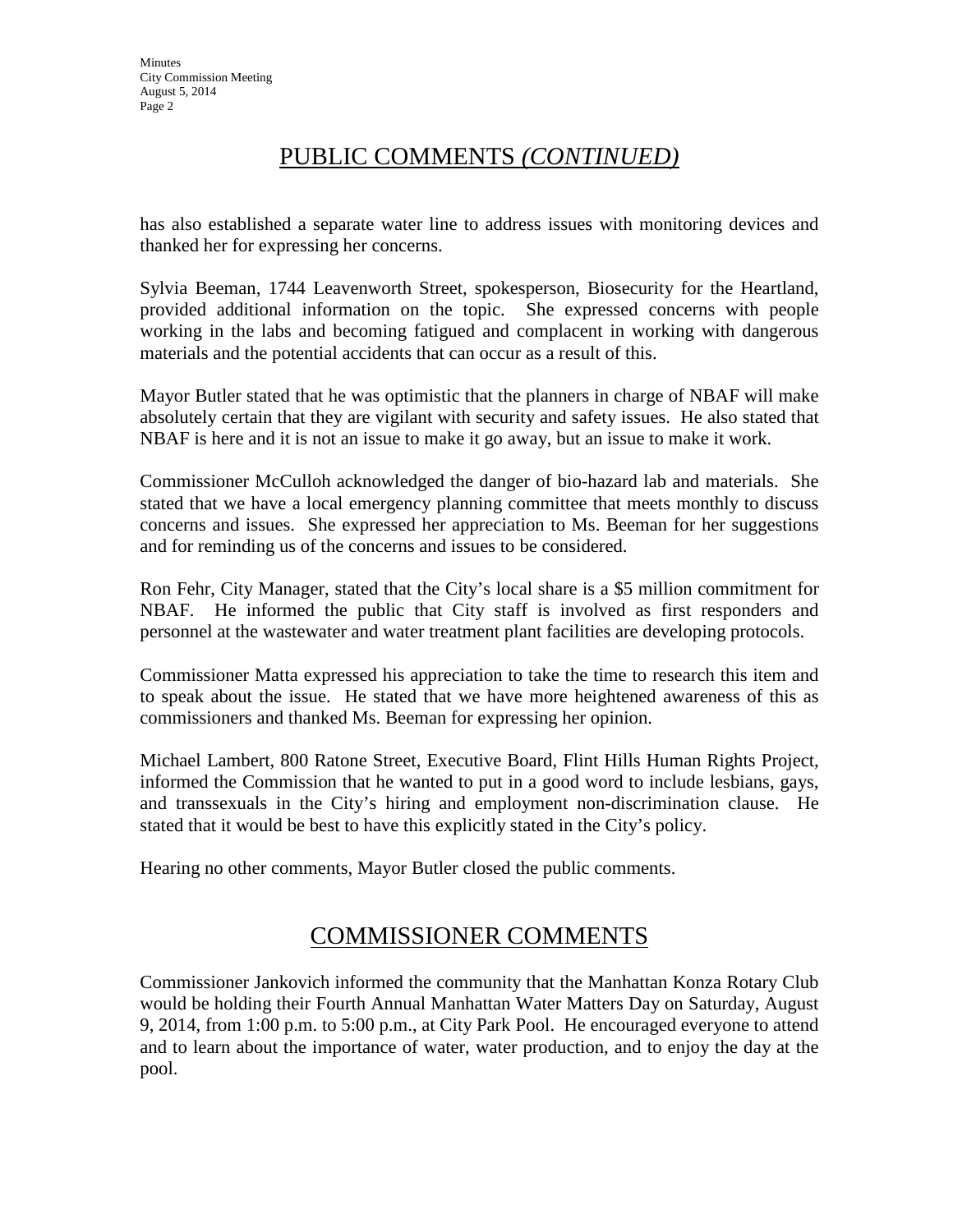# COMMISSIONER COMMENTS *(CONTINUED)*

Commissioner Reddi thanked Patrick McLaughlin and his team for the recent Everybody Counts efforts. She stated that a lot of people came for school supplies and stressed the need for food in our community. She informed the community that school for Manhattan-Ogden USD 383 starts next week and wished parents and children a good academic year and a good week before school starts.

Commissioner McCulloh reminded drivers to be careful as a new school year begins. She stated that August 1 through 7 is National Breastfeeding Week and encouraged citizens and businesses to recognize the week and to contact the Riley County Health Department for additional information.

Mayor Butler stated that the Manhattan Area 2035 Plan is ongoing and encouraged the public to participate and provide their input using the online survey on the website before the August 13, 2014, deadline.

# CONSENT AGENDA

(\* denotes those items discussed)

#### **MINUTES**

The Commission approved the minutes of the Regular City Commission Meeting held Tuesday, July 15, 2014.

#### **CLAIMS REGISTER NO. 2767**

The Commission approved Claims Register No. 2767 authorizing and approving the payment of claims from July 9, 2014, to July 29, 2014, in the amount of \$4,162,737.17.

#### **LICENSE**

The Commission approved an annual Cereal Malt Beverages Off-Premises License for Hy-Vee C-Store, 206 Leavenworth Street.

#### **FINAL PLAT – ENCLAVE ADDITION, UNIT ONE**

The Commission accepted the easements and rights-of-way, as shown on the Final Plat of the Enclave Addition, Unit One, generally located along the east side of Grand Mere Parkway and east of the intersection of Grand Mere Parkway and Bellerive Terrace, based on conformance with the Manhattan Urban Area Subdivision Regulations.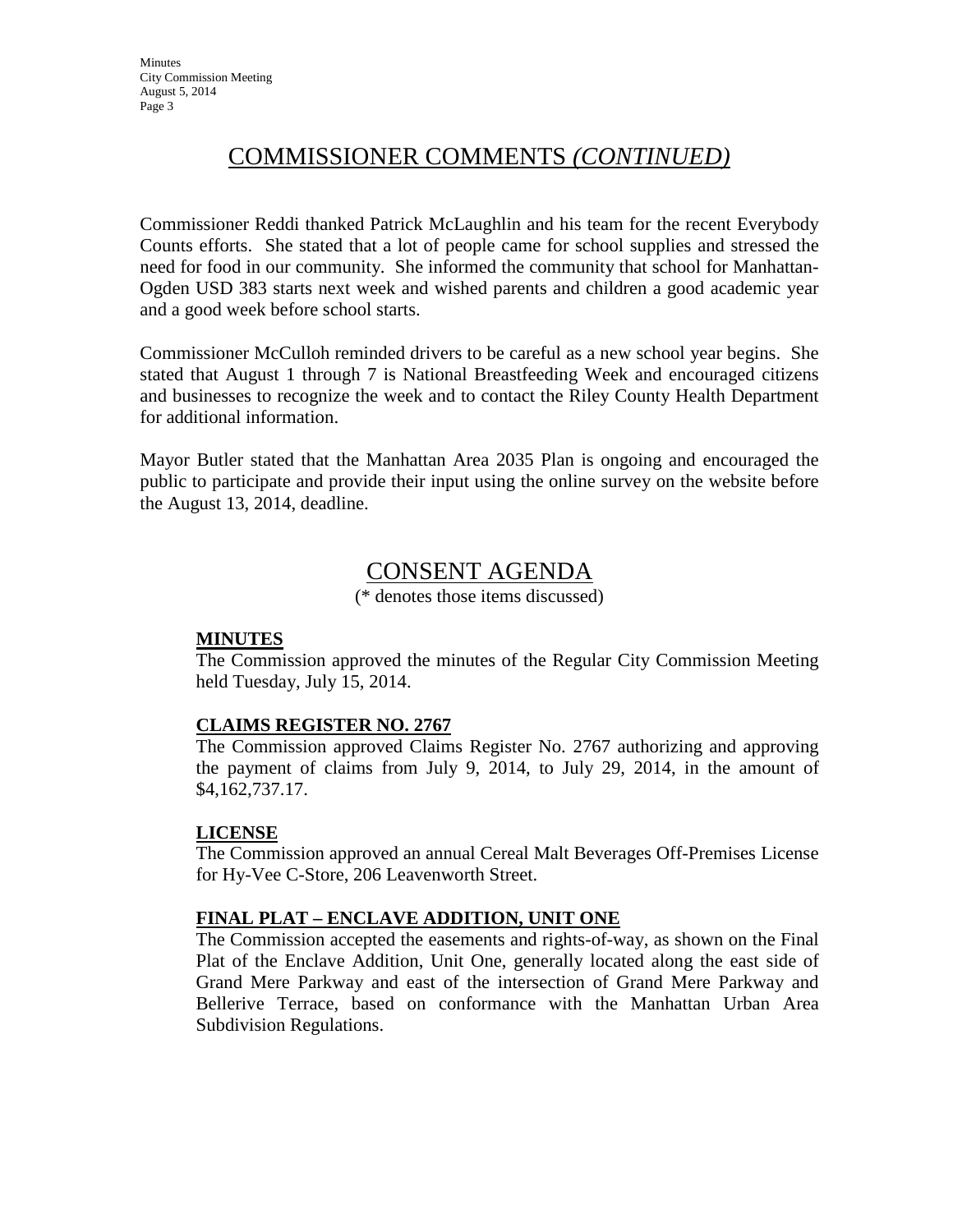#### **RESOLUTION NO. 080514-A – KDOT AGREEMENT – KIMBALL AVENUE/K-113 INTERCHANGE (ST1401)**

The Commission approved Resolution No. 080514-A authorizing the Mayor and City Clerk to execute Agreement No. 435-14 with the Kansas Department of Transportation for the Kimball Avenue and K-113 Interchange Improvements project (ST1401).

#### **\* NEGOTIATE CONTRACT – PARK AND RECREATION STRATEGIC FACILITY PLAN**

Commissioner Reddi wanted to ensure that the item and motion reflected the inclusion of recreation and recreation facilities.

Mayor Butler concurred and stated that a long-term goal of the Commission is to look at the Parks and Recreation planning and facility improvements that will best serve our citizens.

The Commission approved the recommendation from the Parks and Recreation Advisory Board and authorized City Administration to negotiate a scope of services and contract with RDG Planning and Design, of Des Moines, Iowa, to define improvements desired to enhance recreation areas/athletic facilities and to help determine the general make up of a new indoor recreation/athletic facility or facilities.

#### **AGREEMENT – ENGINEERING SERVICES – CITY PARK POOL PARKING AND PEDESTRIAN IMPROVEMENTS (CP1401)**

The Commission authorized City Administration to negotiate and the Mayor and City Clerk to execute an agreement with SMH Consultants, P.A., of Manhattan, Kansas, for preliminary design services and analysis of parking and pedestrian improvements around City Park Pool (CP1401).

#### **CHANGE ORDER NO. 1 – 2014 STREET MAINTENANCE-ASHPALT (ST1405)**

The Commission approved Change Order No. 1 for the 2014 Asphalt Street Maintenance project (ST1405), resulting in a net increase in the amount of \$310,223.20 (+70.3%) to the contract with Shilling Construction, Inc., of Manhattan, Kansas.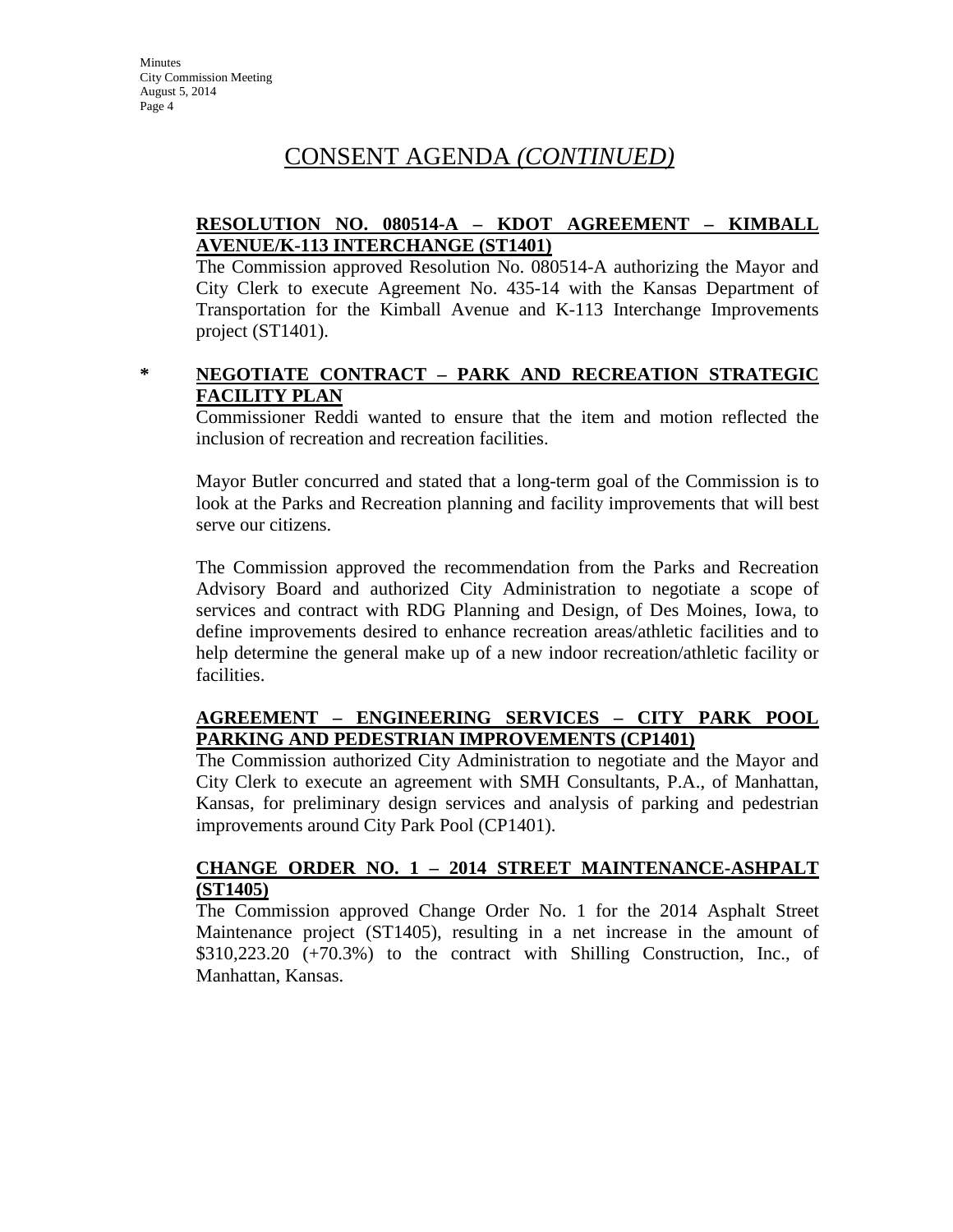#### **RESOLUTION NO. 080514-B – REVISED PETITION – GRAND LUXE ADDITION – WATER IMPROVEMENTS (WA1407)**

The Commission found the revised petition sufficient and approved Resolution No. 080514-B finding the project advisable, authorizing construction, and rescinding Resolution No. 061714-C for the Grand Luxe Addition Water Improvements (WA1407).

### **AWARD CONTRACT – GRAND LUXE ADDITION – SANITARY SEWER (SS1408), STREET (ST1407), AND WATER (WA1407) IMPROVEMENTS**

The Commission accepted the Engineer's Opinion of Probable Cost in the amount of \$607,747.00; awarded a construction contract in the amount of \$542,222.50 to Manhattan Trenching, Inc., of Manhattan, Kansas; and authorized the Mayor and City Clerk to execute the contract for the Grand Luxe Addition Sanitary Sewer (SS1408) and Water (WA1407) improvement projects.

#### **RESOLUTION NO. 080514-C – REVISED PETITION – INTERLACHEN ADDITION – WATER IMPROVEMENTS (WA1321)**

The Commission found the revised petition sufficient and approved Resolution No. 080514-C finding the project advisable, authorizing construction, and rescinding Resolution No. 012114-C for the Interlachen Addition Water Improvement project (WA1321).

### **RESOLUTION NO. 080514-D – REVISED PETITION – INTERLACHEN ADDITION – SANITARY SEWER IMPROVEMENTS (SS1318)**

The Commission found the revised petition sufficient and approved Resolution No. 080514-D finding the project advisable, authorizing construction, and rescinding Resolution No. 012114-A for the Interlachen Addition Sanitary Sewer Improvement project (SS1318).

#### **AWARD CONTRACT – INTERLACHEN ADDITION – SANITARY SEWER (SS1318), STREET (ST1325). AND WATER (WA1321) IMPROVEMENTS**

The Commission accepted the Engineer's Opinion of Probable Cost in the amount of \$1,940,144.75; awarded a construction contract in the amount of \$1,819,147.52 to J&K Contracting, L.C., of Junction City, Kansas; and authorized the Mayor and City Clerk to execute the contract for the Interlachen Addition Sanitary Sewer (SS1318), Street (ST1325), and Water (WA1321) Improvement projects.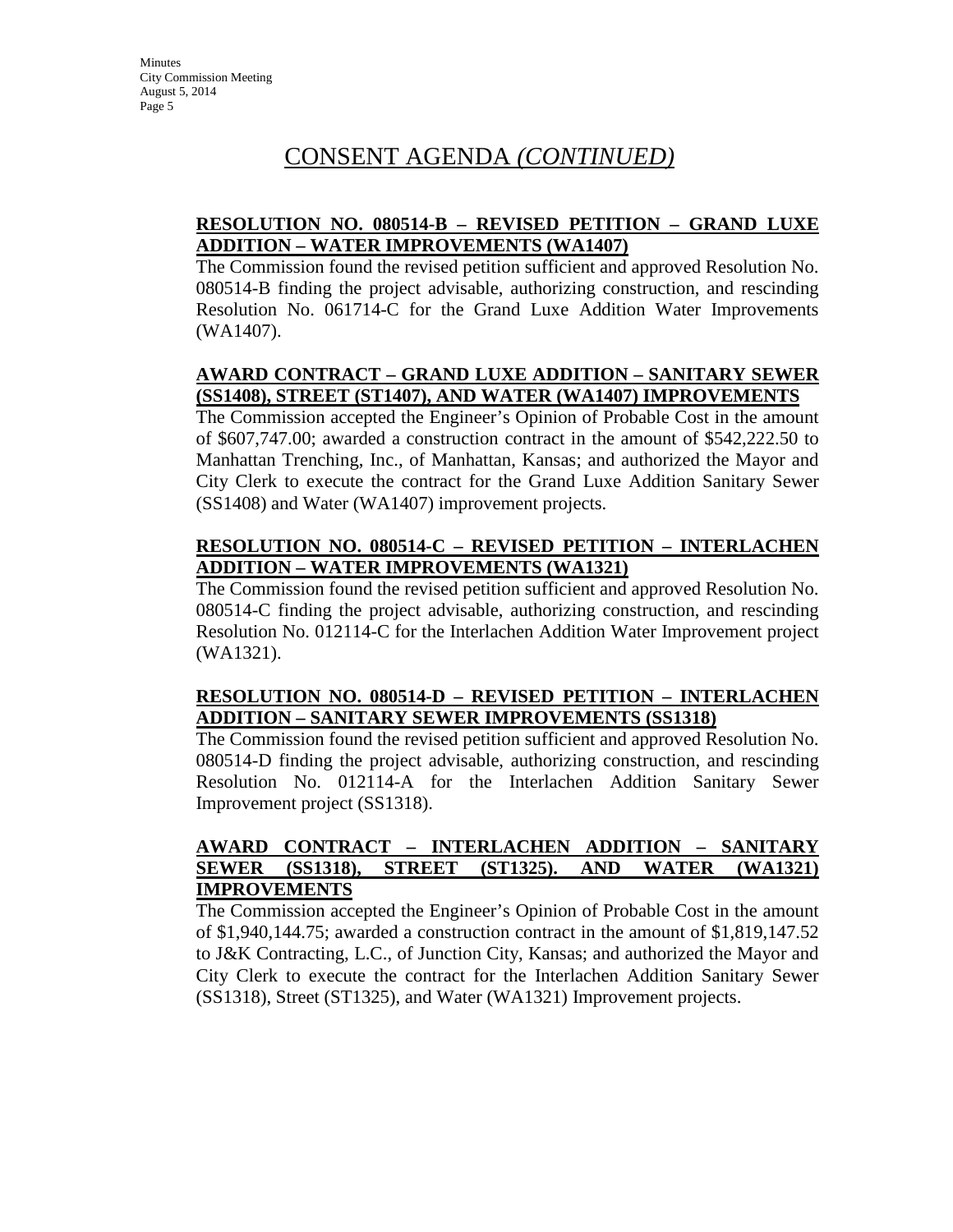#### **DEVELOPMENT AGREEMENT – 1200 BLOCK ALLEY BETWEEN BLUEMONT AVENUE AND VATTIER STREET/NORTH MANHATTAN AVENUE AND 12TH STREET (BLUEMONT HOTEL) (ST1324)**

The Commission authorized City Administration to finalize and the City Manager to execute the Development Agreement with Excel Group, LLC, to allow the construction of an alley from North Manhattan Avenue to  $12<sup>th</sup>$  Street north of Bluemont Avenue to proceed.

### **AWARD CONTRACT – CDBG HOUSING REHABILITATION PROGRAM – 526 FREMONT STREET**

The Commission accepted the bids for 526 Fremont Street; awarded the bid to the lowest responsible bidder; authorized the Mayor and City Clerk to enter into an agreement with the contractor Economy Carpentry, Painting, and Concrete, of Manhattan, Kansas, in the amount of \$13,825.00 for 526 Fremont Street and with the property owner for expenditure of Community Development Block Grant (CDBG) Housing Rehabilitation funds; and authorized City Administration to approve any necessary change orders.

### **AWARD CONTRACT – CDBG HOUSING REHABILITATION PROGRAM – 2400 GALLOWAY DRIVE**

The Commission accepted the bids for 2400 Galloway Drive; awarded the bid to the lowest responsible bidder; authorized the Mayor and City Clerk to enter into an agreement with the contractor Economy Carpentry, Painting, and Concrete, of Manhattan, Kansas, in the amount of \$8,800.00 for 2400 Galloway Drive and with the property owner for expenditure of CDBG Housing Rehabilitation funds; and authorized City Administration to approve any necessary change orders.

### **AGREEMENT – ENGINEERING SERVICES – AGGIEVILLE PARKING GARAGE STUDY (SP1412)**

The Commission authorized City Administration to negotiate and finalize, and the Mayor to execute, an agreement with Bartlett & West, of Manhattan, Kansas, for preliminary design services and analysis of a parking garage in Aggieville Business District (SP1412).

#### **AGREEMENT – ENGINEERING SERVICES – DOWNTOWN PARKING GARAGE STUDY (SP1413)**

The Commission authorized City Administration to negotiate and finalize, and the Mayor to execute, an agreement with Bartlett & West, of Manhattan, Kansas, for preliminary design services and analysis of a parking garage in Downtown Business District (SP1413).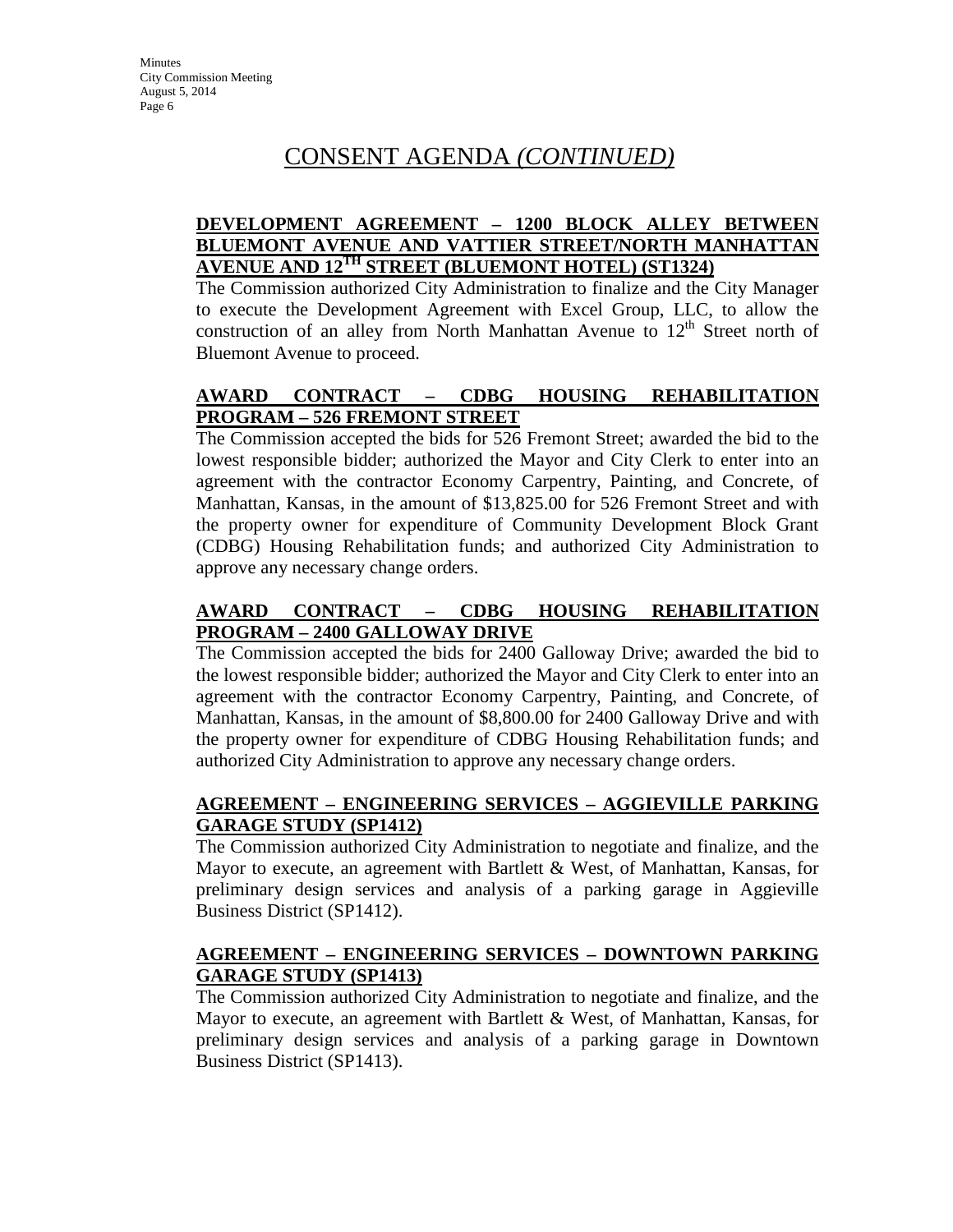#### **GRANT AGREEMENT/PUBLIC SERVICES AGREEMENT – CDBG YEAR FIVE**

The Commission authorized the Mayor to execute the Community Development Block Grant 2014 Fifth Program Year Grant Agreement and the Public Services Agreements with Sunflower CASA, Sunflower CASA – Stepping Stones, Housing Credit Counseling, and Shepherd's Crossing once finalized.

#### **BOARD APPOINTMENTS**

The Commission approved appointments by Mayor Butler to various boards and committees of the City.

#### *Airport Advisory Board*

Appointment of Doug Vogelsang, 102 North Ritter Road, Junction City, to a three-year Junction City term. Mr. Vogelsang's term begins immediately, and will expire June 26, 2017.

#### *Social Services Advisory Board*

Appointment of Barbara Murphy, 3123 College Avenue, to a three-year term. Ms. Murphy's term begins immediately, and will expire June 30, 2017.

After discussion and comments from the Commission, Commissioner Jankovich moved to approve the consent agenda. Commissioner McCulloh seconded the motion. On a roll call vote, motion carried 5-0.

# GENERAL AGENDA

#### **PUBLIC HEARING - ADOPT - 2015 CITY BUDGET, 2015-2020 CAPITAL IMPROVEMENT PROGRAM**

Ron Fehr, City Manager, introduced the item and provided background information on the five work sessions held previously on the 2015 Budget.

Hillary Badger, Assistant Director of Finance, presented an overview and map of the growth experienced in the City of Manhattan; the 2015 assessed valuation and tax base for 2014 and 2015; the new improvements for 2015; the United States Department of Labor Bureau of Labor Statistics and Consumer Price Index; the 2015 proposed City Budget; the Bond and Interest Fund and revenues; the current outstanding City debt; significant Capital Improvement Items (CIP) for 2015; highlights of the General Fund; the new position requests for 2015; the proposed property taxes levied and mill levy for 2015; the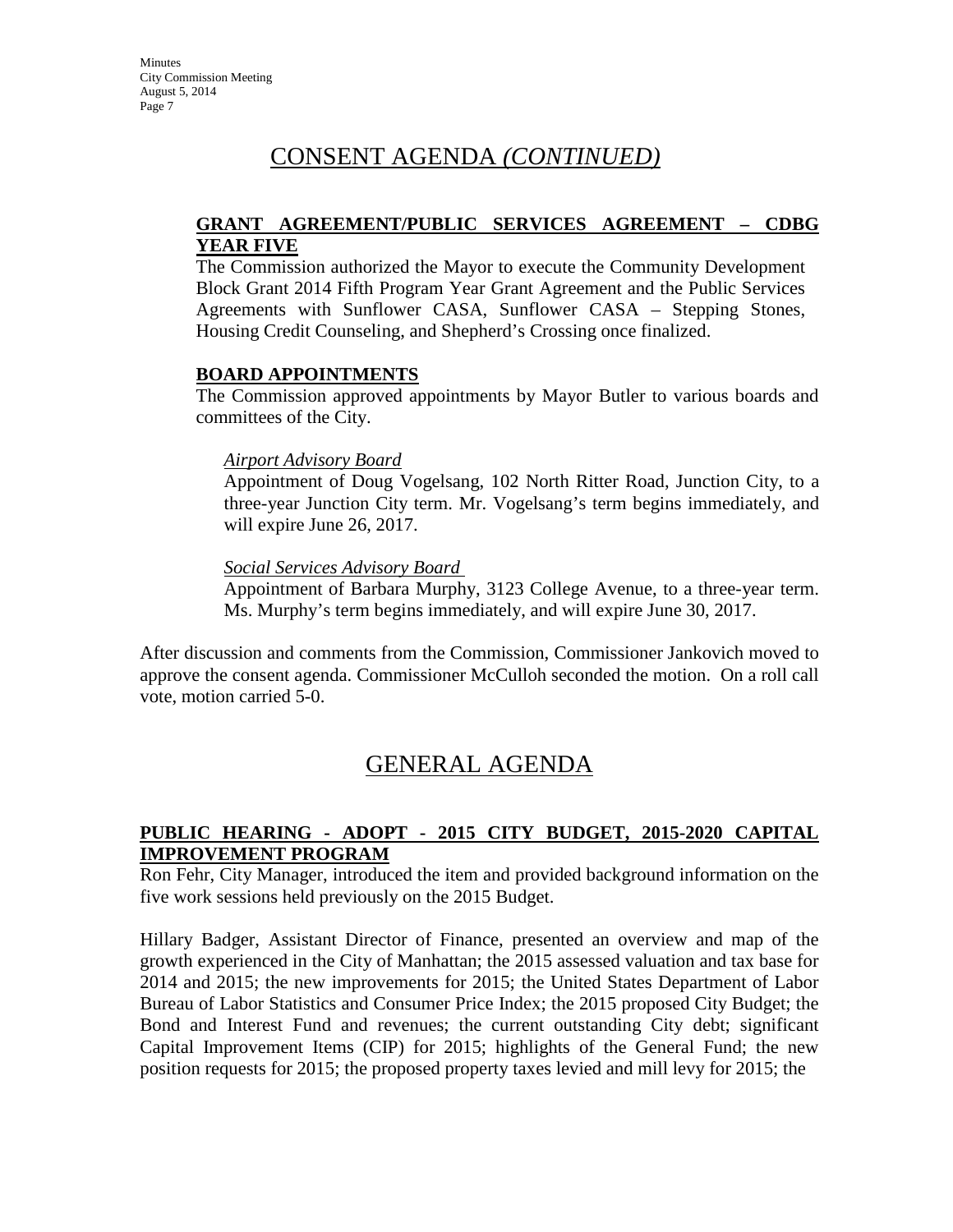# GENERAL AGENDA *(CONTINUED)*

#### **PUBLIC HEARING - ADOPT - 2015 CITY BUDGET, 2015-2020 CAPITAL IMPROVEMENT PROGRAM** *(CONTINUED)*

changes made since the fifth City Commission Work Session; and the recommended actions for the Commission to consider. She then responded to questions from the Commission regarding the General Fund projected and the actual 2014 Budget.

Ron Fehr, City Manager, provided an update on the year-to-date sales tax collections and on the current and proposed 2015 City Budget.

After discussion and comments from the Commission, Ron Fehr, City Manager, responded to questions from the Commission regarding the Capital Improvement Program and items proposed to be funded with funds available in the Economic Development Fund. He also provided clarification on the proposed mounted paint striper that would replace an existing striper and stated that it would not include new personnel.

Mayor Butler opened the public hearing.

Hearing no comments, Mayor Butler closed the public hearing.

### **FIRST READING - ADOPT - 2015 CITY BUDGET, 2015-2020 CAPITAL IMPROVEMENT PROGRAM**

Mayor Butler reminded citizens that they can contact the City Commission via the City's website with comments regarding the 2015 City Budget.

Ron Fehr, City Manager, responded to questions from the Commission.

After further discussion and comments from the Commission, Commissioner Jankovich moved to approve first reading of the 2015 City Budget ordinance. Commissioner McCulloh seconded the motion.

After additional discussion and comments from the Commission, on a roll call vote, motion carried 3-2, with Mayor Butler and Commissioner Matta voting against the motion.

Mayor Butler expressed that he wanted to discuss several items in the 2015 Budget and requested that the Commission consider further reductions without doing any harm to core City functions. He requested that the Commission revisit and consider repairing the Zodiac boat in the Fire Department's budget, eliminate the proposed storage facility at the Traffic Shop from the Public Works budget, and reduce the travel budget. Specifically, he requested that the Commission consider a reduction in travel by \$4,000.00 and limit the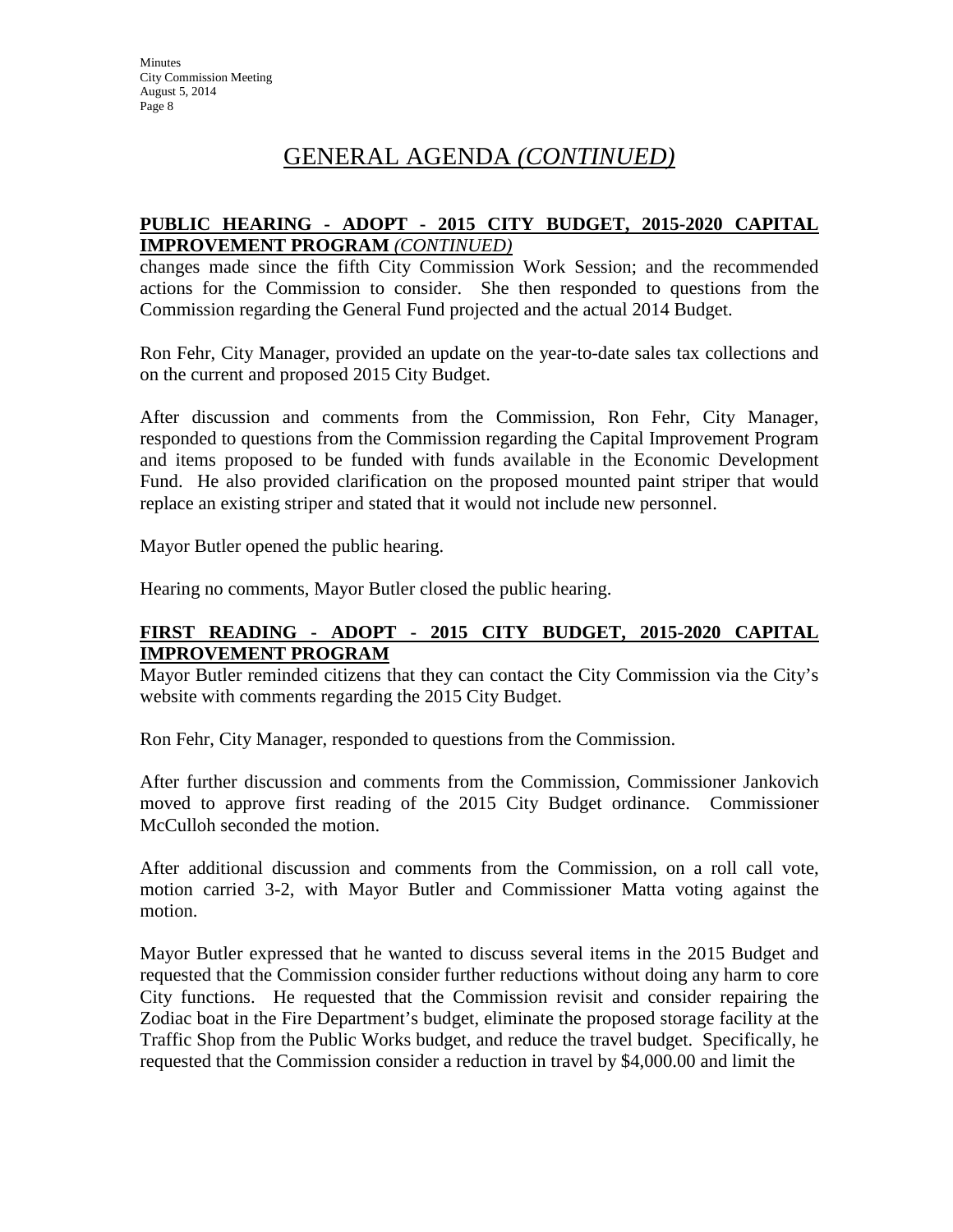# GENERAL AGENDA *(CONTINUED)*

#### **FIRST READING - ADOPT - 2015 CITY BUDGET, 2015-2020 CAPITAL IMPROVEMENT PROGRAM** *(CONTINUED)*

Commissioners travel to three conferences per year with a member of the Commission and a member of City staff attending and, eliminate travel funds for the Commission to attend the annual Chamber Leader's Retreat in Overland Park.

After further discussion, Commissioner Matta moved to amend the 2015 Budget and reduce the Budget by the cost of the storage unit (MTOF Mezzanine) and the Zodiac boat. Mayor Butler seconded the motion.

Ron Fehr, City Manager, responded to questions from the Commission regarding the needs and condition of the Zodiac boat.

Scott French, Director of Fire Services, provided an update on the current condition and status of the Zodiac boat. He stated that the Zodiac boat is currently out-of-service due to safety concerns. He then responded to questions from the Commission regarding the condition of the 1994 boat, discussed the costs associated with repairing the boat, highlighted the availability of trained personnel at the Fire Department, discussed the recent drowning at Pillsbury Crossing, and highlighted the cooperation between emergency response agencies in the region that share equipment and leverage the expertise of trained personnel.

After further discussion and clarification, Commissioner Matta amended his original motion based on new information regarding the current condition of the Zodiac boat and moved to delete the storage facility only (MTOF Mezzanine at \$30,000.00) and to leave the Zodiac boat in the budget. Mayor Butler concurred with the amendment and seconded the amended motion. On a roll call vote, the motion carried 4-1, with Commissioner McCulloh voting against the motion.

The Commission discussed the 2015 proposed travel budget for the City Commission and the overall 2015 travel budget.

Ron Fehr, City Manager, responded to questions from the Commission regarding travel budgets and the desire expressed by the Commission for flexibility within the line items in the travel budget. He then provided further clarification on the travel budget.

After considerable discussion regarding the travel budget, the Commission voiced their views regarding Commission travel, highlighted the merits in attending national conferences, discussed the need for flexibility to attend specific conferences and important meetings, and discussed a reduction to the overall City travel budget by \$4,000.00 and allow the City Manager to review and decide the total travel budget allocations and reductions.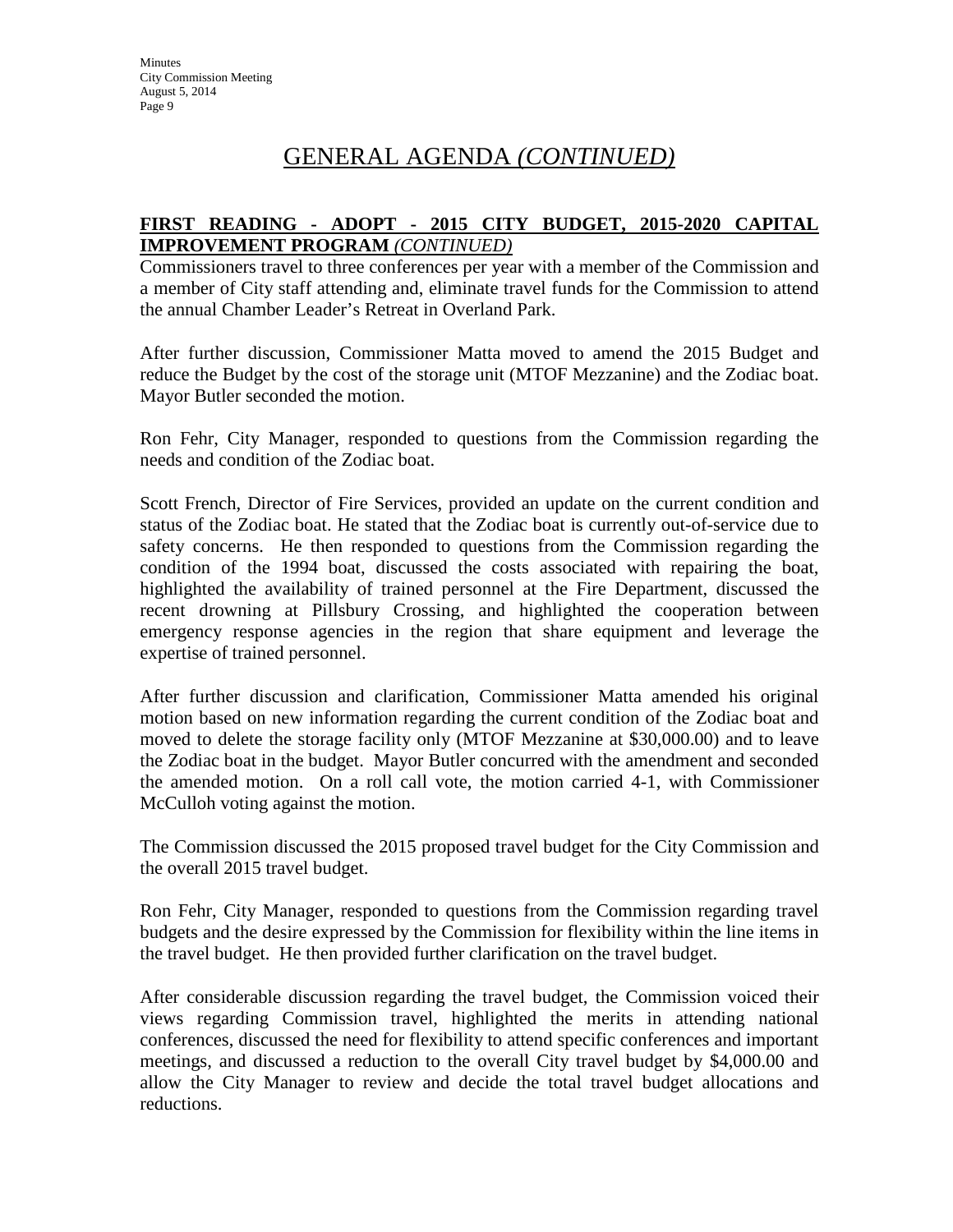# GENERAL AGENDA (*CONTINUED*)

#### **FIRST READING - ADOPT - 2015 CITY BUDGET, 2015-2020 CAPITAL IMPROVEMENT PROGRAM** *(CONTINUED)*

Commissioner Matta moved to amend the 2015 City Budget to reduce the travel budget by \$4,000.00. Mayor Butler seconded the motion.

After additional discussion, on a roll call vote, motion carried 4-1, with Commissioner McCulloh voting against the motion.

#### **FIRST READING – INCREASE STORMWATER RATES**

Ron Fehr, City Manager, provided an overview of the item and responded to questions from the Commission.

Mayor Butler opened the item for public comments. Hearing none, Mayor Butler closed the public comment period.

After discussion, Commissioner Jankovich moved to approve an increase to stormwater fees, and first reading of a Charter Ordinance increasing stormwater rates effective January 1, 2015. Commissioner Reddi seconded the motion. On a roll call vote, motion carried 5-0.

#### **FIRST READING – REZONE - MERION ADDITION**

Eric Cattell, Assistant Director for Planning, presented an overview of the item. He then responded to questions from the Commission regarding the requested rezoning and provided additional information from the drainage reports for the development.

Brian Johnson, City Engineer, provided clarification on the drainage and water runoff concerns expressed by the Commission for this specific site. He stated that the entire area is master planned with detention and is still a net overall deduct for the entire area.

Jerry Petty, Project Director, Grand Mere Development, informed the Commission that the entire area has been master planned, so that the net effect to all the receiving waters are better off than they were before this is done. He also provided additional information on the location of the detention pond and the design for the development area. He reiterated that the net amount in the area is less than it would have been otherwise and then responded to questions from the Commission.

Melody Sexton, 3664 Everett Drive, informed the Commission that she understood the net amount, but wanted to know when they build this area out will there be more water runoff than there is now.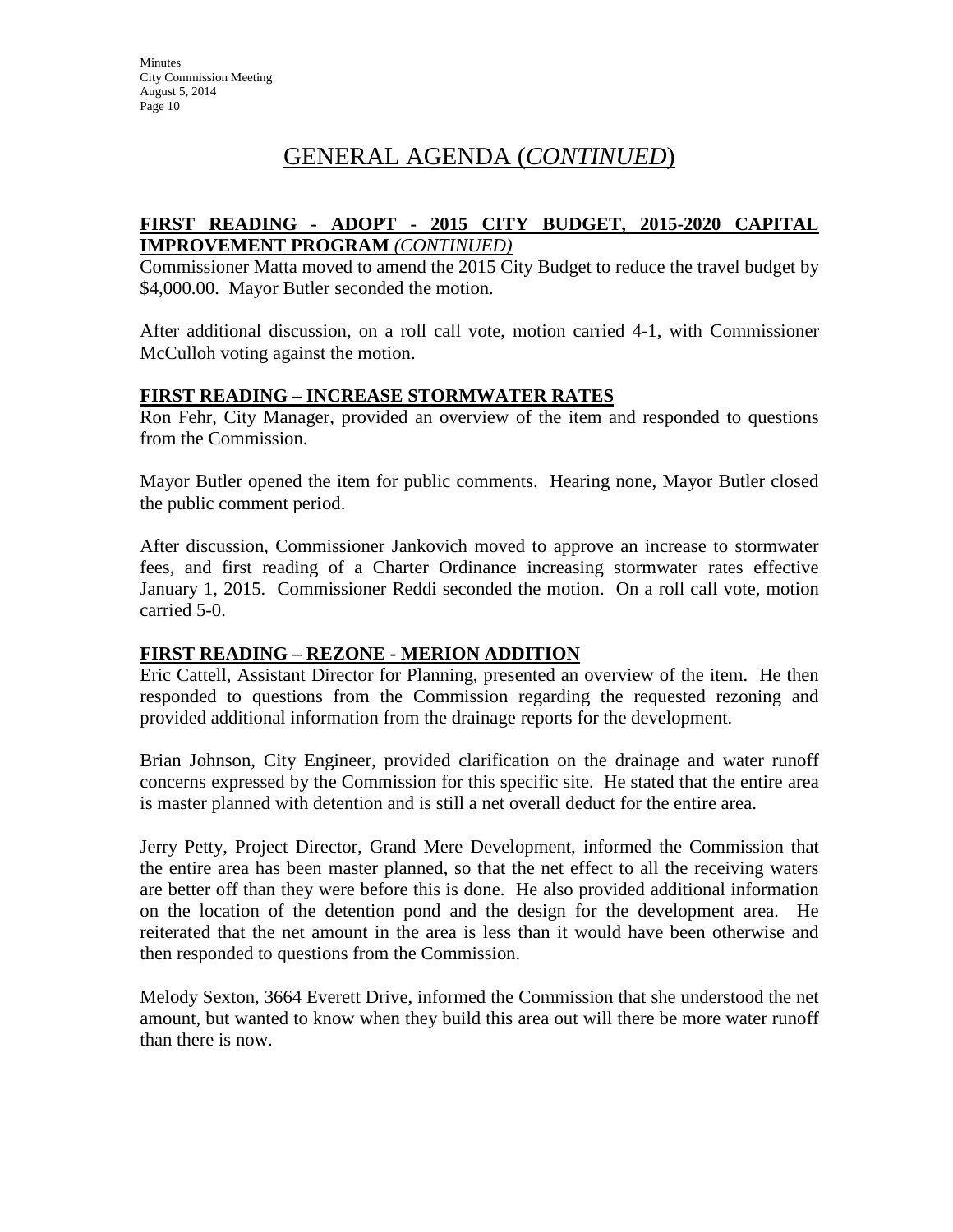### **GENERAL AGENDA (CONTINUED)**

#### **FIRST READING - REZONE - MERION ADDITION (CONTINUED)**

Brian Johnson, City Engineer, stated that the total effect would result in a total net deduct in the amount of stormwater going into Wildcat Creek. He stated that the area was designed for urban runoff with oversized detention ponds, which are completely dry right now.

After discussion and comments from the Commission, Commissioner Jankovich moved to approve first reading of an ordinance rezoning the Merion Addition, generally located west of the end of Players Terrace, from R-S, Single-Family Residential Suburban District, to R-3, Multiple-Family Residential District, and R-1, Single-Family Residential District, based on the findings in the Staff Reports (See Attachment Nos. 1 and 2). Commissioner Reddi seconded the motion. On a roll call vote, motion carried 5-0.

#### FIRST READING - AMEND MANHATTAN ZONING REGULATIONS -IV, DISTRICT REGULATIONS  $\sim$ **ADD HOSPITALS ARTICLE** AS **CONDITIONAL USE IN THE C-1, RESTRICTED BUSINESS DISTRICT**

Eric Cattell, Assistant Director for Planning, presented an overview of the item. He then responded to questions from the Commission regarding the item.

After discussion, Commissioner Jankovich moved to approve first reading of an ordinance amending Article IV of the Manhattan Zoning Regulations, to add hospitals as a Conditional Use in the C-1, Restricted Business District, based on the findings in the Staff Memorandum (See Attachment No. 3). Commissioner Reddi seconded the motion. On a roll call vote, motion carried 5-0.

#### **ADJOURNMENT**

At 8:58 p.m., the Commission adjourned.

MMC, City Clerk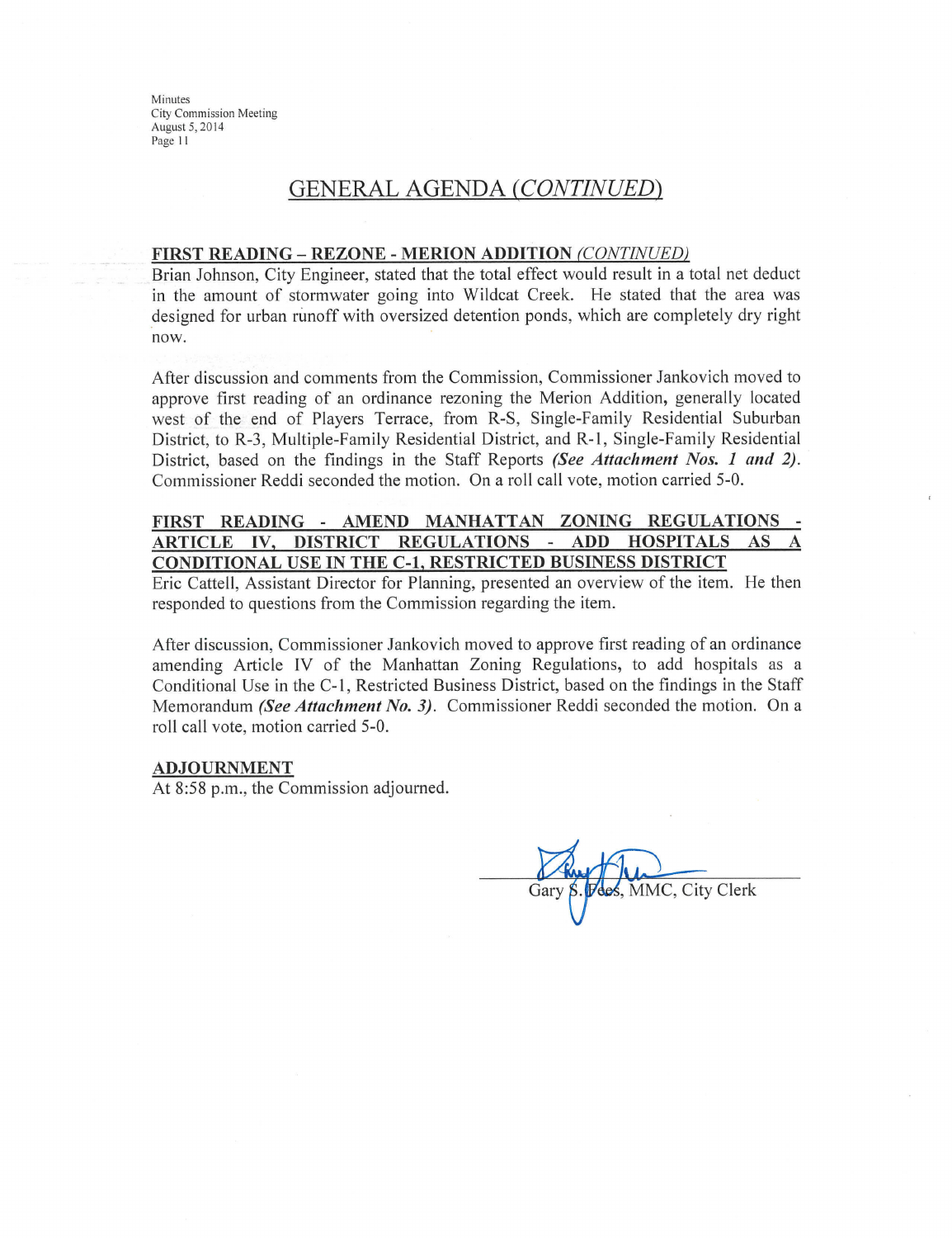#### **STAFF REPORT**

#### **ON AN APPLICATION TO REZONE PROPERTY**

The proposed Merion Addition is to consist of thirty (30) single-family lots and three (3) multiple-family lots.

**FROM:** R-S, Single-Family Residential Suburban District

**TO:** R-3, Multiple-Family Residential District

**APPLICANT:** SMH Consultants – Jeff Hancock on behalf of the owners; Fieldhouse Development, Inc. – Zac Burton

**ADDRESS:** 4201Suite B, Anderson Avenue, Manhattan, KS 66503;

**OWNERS:** Fieldhouse Development, Inc. – Zac Burton

**ADDRESS:** 3120 Seth Child Road, Manhattan, KS 66503

**LEGAL DESCRIPTION:** Generally a tract of land consisting of Lots 6 and 7, The Reserve Addition (*see attached legal description for full details).* For the purpose of the request, the subject site shall be referred to as Tract I. (Tract II will refer to a request to rezone an area to R-1, Single-Family Residential District)

**LOCATION:** Generally located southwest of the intersection of Player's Terrace and Bellerive Drive, along the west side of Colbert Hills Golf Course.

**AREA:** 6.57 acres

**DATE OF NEIGHBORHOOD MEETING:** May 8, 2014

**DATE OF PUBLIC NOTICE PUBLICATION:** June 16, 2014

#### **DATE OF PUBLIC HEARING: PLANNING BOARD:** July 7, 2014 **CITY COMMISSION:** August 5, 2014

### **THIRTEEN MATTERS TO BE CONSIDERED WHEN REZONING**

**1. EXISTING USE:** Vacant land rezoned to R-S, Single-Family Residential Suburban District and proposed to be developed as multi-family residential lots for three apartment buildings.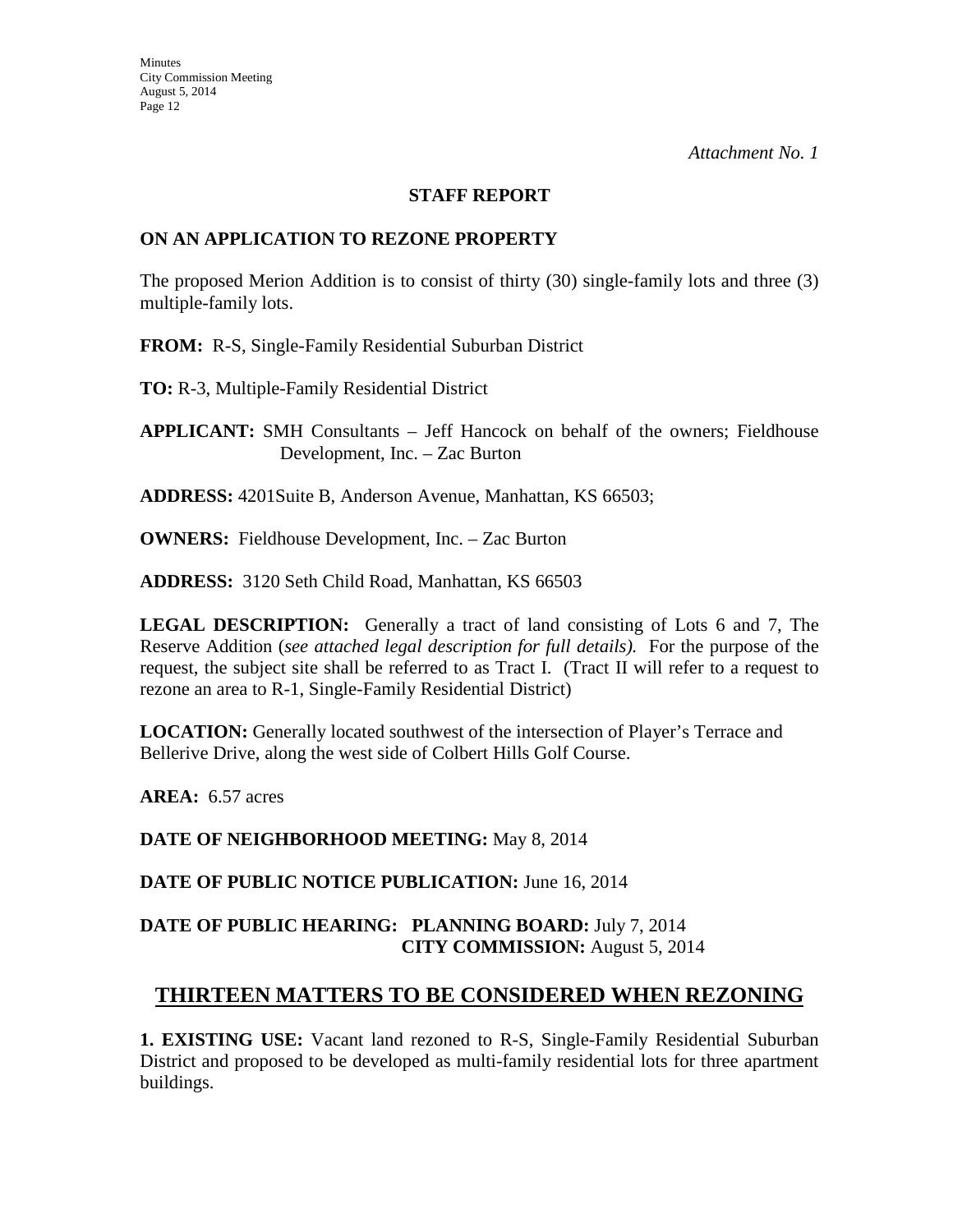*Attachment No. 1*

**2. PHYSICAL AND ENVIRONMENTAL CHARACTERISTICS:** Open pasture with native grass cover on the flatter portions and heavily wooded steeply sloped ravines, at up to a 30 percent grade. Tract I is an irregular shaped area bounded on the east and north by the Colbert Hills Golf Course. Open range land and pasture in Riley County adjoins the west sides of Tract I. To the south of Tract I is the remaining area of the proposed Merion Addition, which will consist of single-family lots. Tract I naturally drains to the west and south, and eventually to Wildcat Creek. Please refer to the Preliminary Plat of Merion Addition for the proposed drainage plan.

#### **3. SURROUNDING LAND USE AND ZONING:**

- **NORTH:** Colbert Hills Golf Course and Riley County range land; R-S District and County G-1, General Agriculture District.
- **SOUTH:** The Reserve Addition, a low density single-family development. Lots 4 and 5 are proposed to be rezoned to R-1, Single-Family Residential District and developed into single-family homes), R-S District.
- **EAST:** Colbert Hills Golf Course and developing multiple-family and two-family dwellings; R-S District, R-3, Multiple-Family Residential District, and R-2, Two-Family Residential District.
- **WEST:** Riley County range land: G-1 District.

**4. GENERAL NEIGHBORHOOD CHARACTER:** Tract I abuts the western edge of the Colbert Hills Golf Course. To the south of Tract I, will be single-family homes proposed with the concurrent R-1 zoning request for Tract II of the Merion Addition. The general character of the neighborhood is a mixture of the golf course and a developing multiple-family, two-family and single-family density residential neighborhoods within the Grand Mere Master Community.

**5. SUITABILITY OF SITE FOR USES UNDER CURRENT ZONING:** The site was rezoned to R-S District and preliminary platted in September, 2012. The Final Plat of The Reserve was approved in December, 2012 to create seven (7) large lot, single-family homes. Tract I is suitable under its current zoning district of R-S, Single-Family Residential Suburban District.

**6. COMPATIBILITY OF PROPOSED DISTRICT WITH NEARBY PROPERTIES AND EXTENT TO WHICH IT MAY HAVE DETRIMENTAL AFFECTS:** The current zoning district is R-S, Single-Family Residential Suburban District, which allows for single-family detached dwellings on a minimum lot area of 20,000 square feet.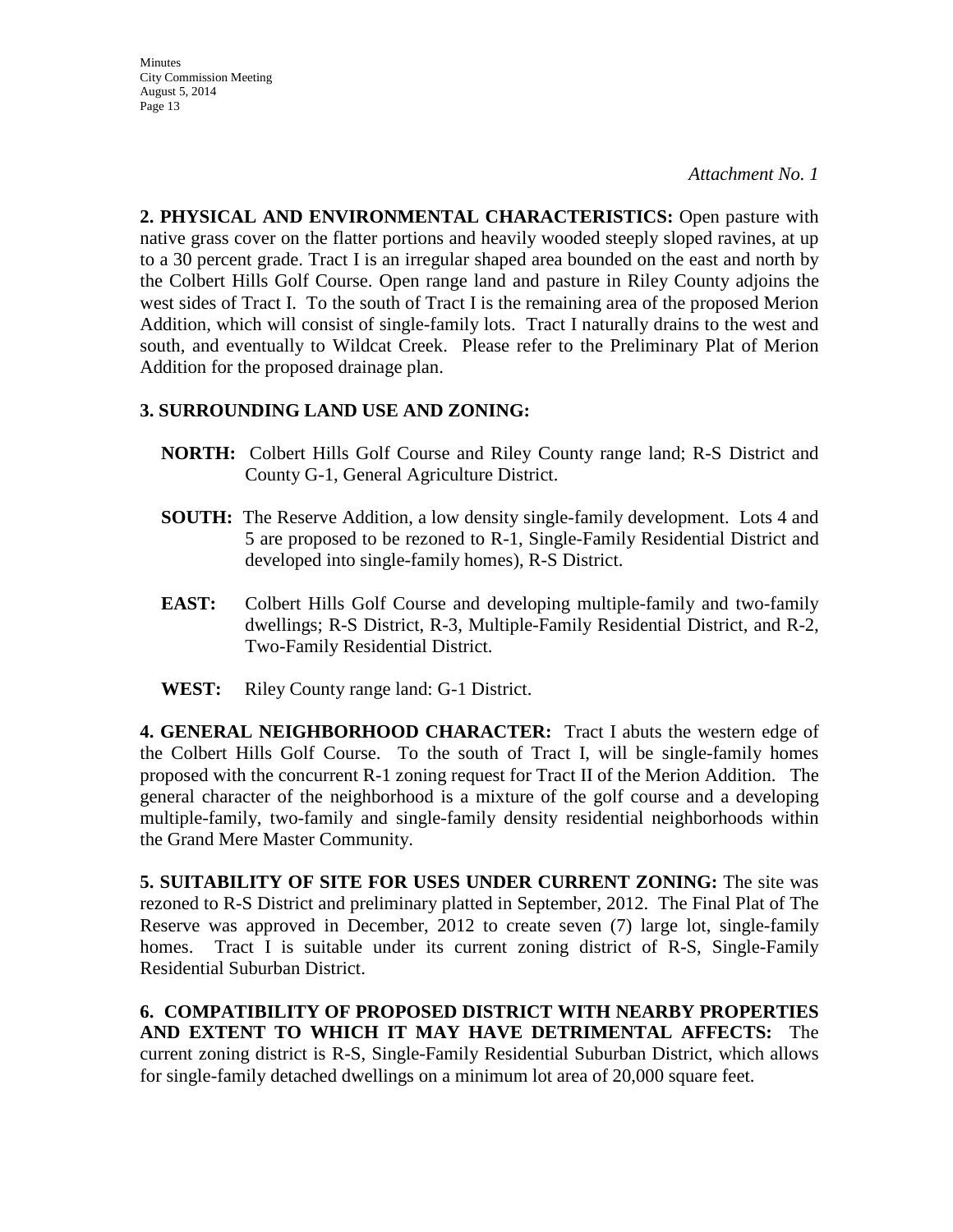*Attachment No. 1*

The applicant has proposed to replat Lots  $4 - 7$ , The Reserve to be known as Merion Addition. The proposed replat will redesign the layout of the lots and public rights-ofway. The proposed rezoning to R-3, Multiple-Family Residential District will occur on the northern edge of the proposed development. The remaining area is to be concurrently rezoned to R-1, Single-Family Residential District.

The proposed rezoning to R-3 District permits single-family detached, single-family attached and multiple-family residential uses. The minimum lot area for a multiple-family dwelling is 1,000 square feet per dwelling unit, but not less than 6,000 square feet in area. Details of the R-3 District's requirements can be found in the Zoning Regulations *(See attached)*.The proposed lots in the Preliminary Plat of Merion Addition that are to be rezoned to the R-3 District range in lot area from 1.77 acres to 2.25 acres. The application materials states that each of the proposed lots will be developed with an 18-unit apartment building. The note on the Preliminary Plat states that the net density of this area will be approximately 2.05 dwelling units per net acre.

The surrounding neighborhood is a mixture of the rural range land, Colbert Hills Golf Course, multiple-family dwellings, including two (2) apartment buildings, four-family dwellings, single-family attached and single-family detached homes, some of which are on large, estate lots. The large estate lots are located to the south of the proposed Merion Addition and will be separated from the R-3 District area by the area to be rezoned to R-1 District, as well as steep ravines. The R-1 District is to consist of single-family detached homes.

The area will also be required to conform to the private Grand Mere architectural guidelines and design standards. A private design review committee is responsible for enforcement of the Grande Mere guidelines and standards *(see policy statement below under Comprehensive Plan, part III).* The guidelines and standards are private and are not part of the rezoning. The policy statements are mentioned because they are part of the Grand Mere Community Master Plan policies, which was adopted as a part of the Manhattan Urban Area Comprehensive Plan.

As required by the rezoning application process, a neighborhood meeting was conducted by the applicant on May 18, 2014. The meeting summary stated that one (1) person was in attendance and "expressed concerns about the integrity and existing barbed wire fence that abuts the proposed project and making sure the fence remains intact to control livestock." The meeting attendee also "expressed concerns about the potential for property owners to trespass on his property and 'throw things over the fence' like grass clippings" as well his plan to continue burning the pasture as needed to control the health of his pastures. Please see the meeting minutes for complete details.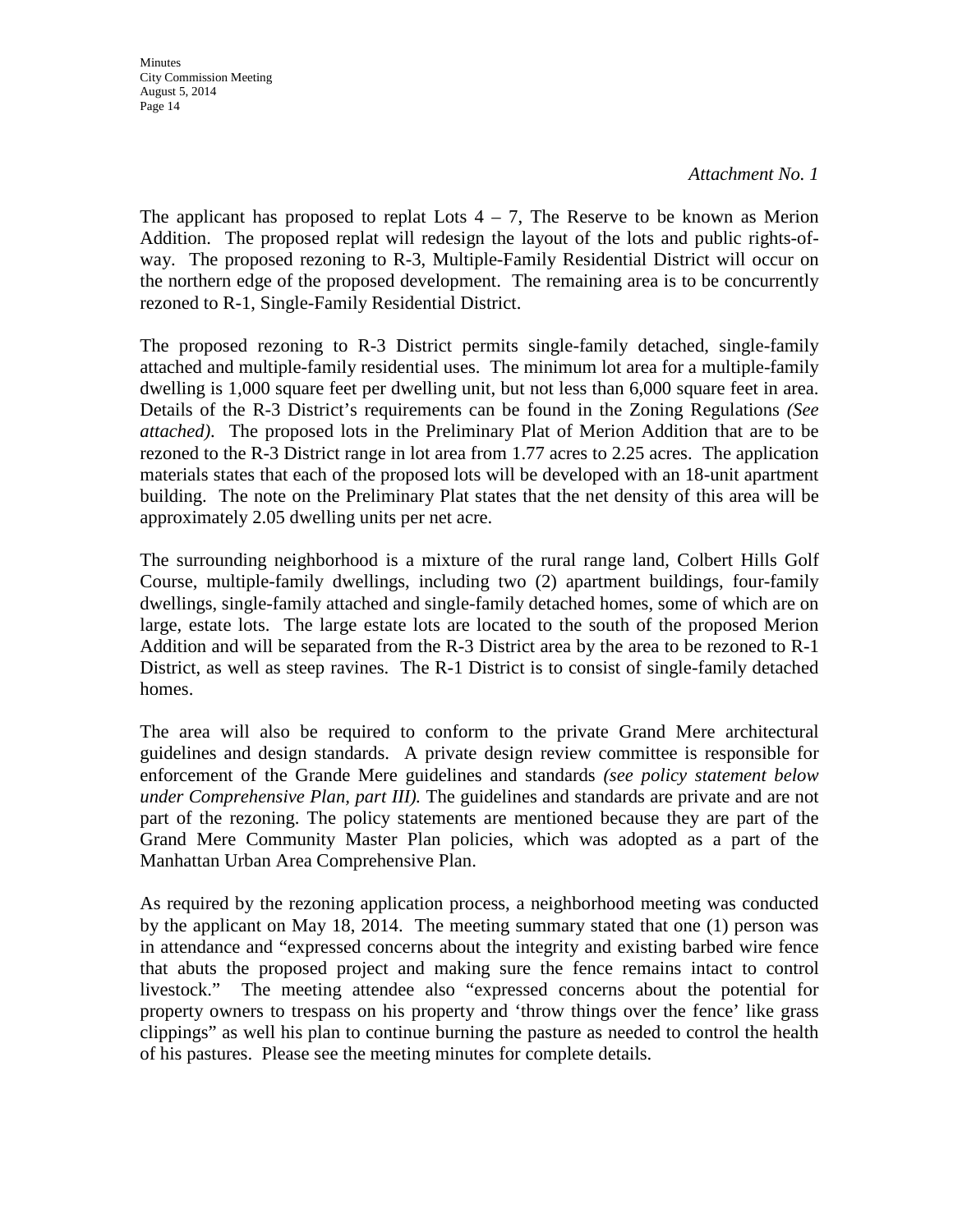As with any new greenfield urban development, an increase in traffic, noise and light can be expected; however it will be similar in nature to the development directly to the east. Drainage is being addressed through the Grand Mere master drainage plan. The proposed development will have no vehicular access to the properties to the west.

The proposed rezoning for the area from R-S District to R-3 District will be generally compatible with nearby properties and should not have any detrimental effects on these nearby properties.

#### **7. CONFORMANCE WITH COMPREHENSIVE PLAN:**

The proposed Merion Addition is shown on the future land use map in the northwest planning area of the Manhattan Urban Area Comprehensive Plan as residential low/medium density, RLM. Applicable RLM policies *(in italics)* of the Comprehensive Plan include:

*Residential Low/Medium Density (RLM)*

#### *RLM 1: Characteristics*

*The Residential Low/Medium Density designation incorporates a range of single-family, single-family attached, duplex, and town homes, and in appropriate cases include complementary neighborhood-scale supporting land uses, such as retail, service commercial, and office uses in a planned neighborhood setting, provided they conform with the policies on Neighborhood Commercial Centers. Small-scale multiple-family buildings and condominiums may be permissible as part of a planned unit development, or special mixed-use district, provided open space requirements are adequate to stay within desired densities.* 

#### *RLM 2: Appropriate Density Range*

*Densities in the Residential Low/Medium designation range between less than one dwelling unit/acre up to 11 dwelling units per net acre.* 

#### *RLM 3: Location*

*Residential Low/Medium Density neighborhoods typically should be located where they have convenient access and are within walking distance to community facilities and services that will be needed by residents of the neighborhood, including schools, shopping areas, and other community facilities. Where topographically feasible, neighborhoods should be bounded by major streets (arterials and/or collectors) with a direct connection to work, shopping and leisure activities.*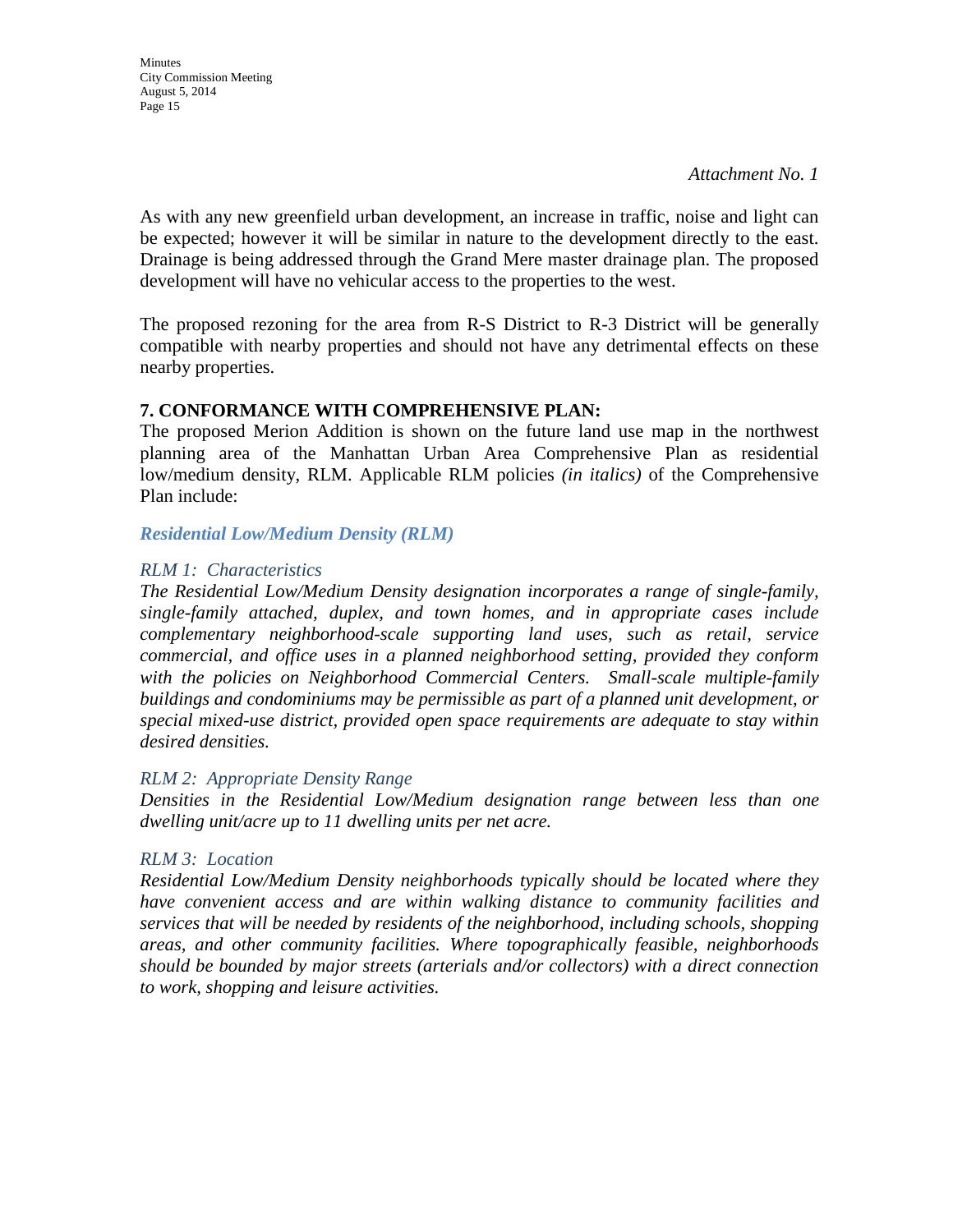### **Grand Mere Community Master Plan**

The Grand Mere Community Master Plan was originally adopted in April 2000 and was incorporated into the current Comprehensive Plan adopted in 2003. The Grand Mere Plan is a more detailed level neighborhood plan for the entirety of Grand Mere, which identifies Tract I as Single Family #3, 20.3 acres, see below under Residential Types for the RLM description.

Applicable policies *(in italics)* for Grand Mere, a Master Planned Golf Course Community include:

### **Grand Mere, a Master Planned Golf Course Community**

#### *PROJECT INTENT*

*The overall Land Use Amendment is intended to create a community designed within a park. By responding to the natural terrain, preserving natural corridors, protecting the slopes and riparian environment, a harmonious relationship with the land can be created for the community.*

*Grand Mere is envisioned as an upscale residential community, with the University's Colbert Hills Golf Course and preserved open space interwoven throughout the development. The community is made up of individual neighborhoods defined by open space features, topography, connection to the Grand Mere Parkway, and the golf course. A strong joint effort has integrated the golf course design (Colbert Hills) and the overall community design (Grand Mere Development). The interconnectivity of automobile circulation, pedestrian/bicycles, and open space, as well as residential neighborhood placement and overall community utility location, has created a well integrated community with both future residences and community recreation as the main focus. Flexibility is built into the land use plan to allow the development to respond to market demand.*

*Specific types of residential product may subtly change in the future due to market demand as the development pattern becomes clearer and as the community matures. The community will offer a high level of design quality, architectural variety, and a wide range of housing types to address the potential markets appropriate for an upscale development.*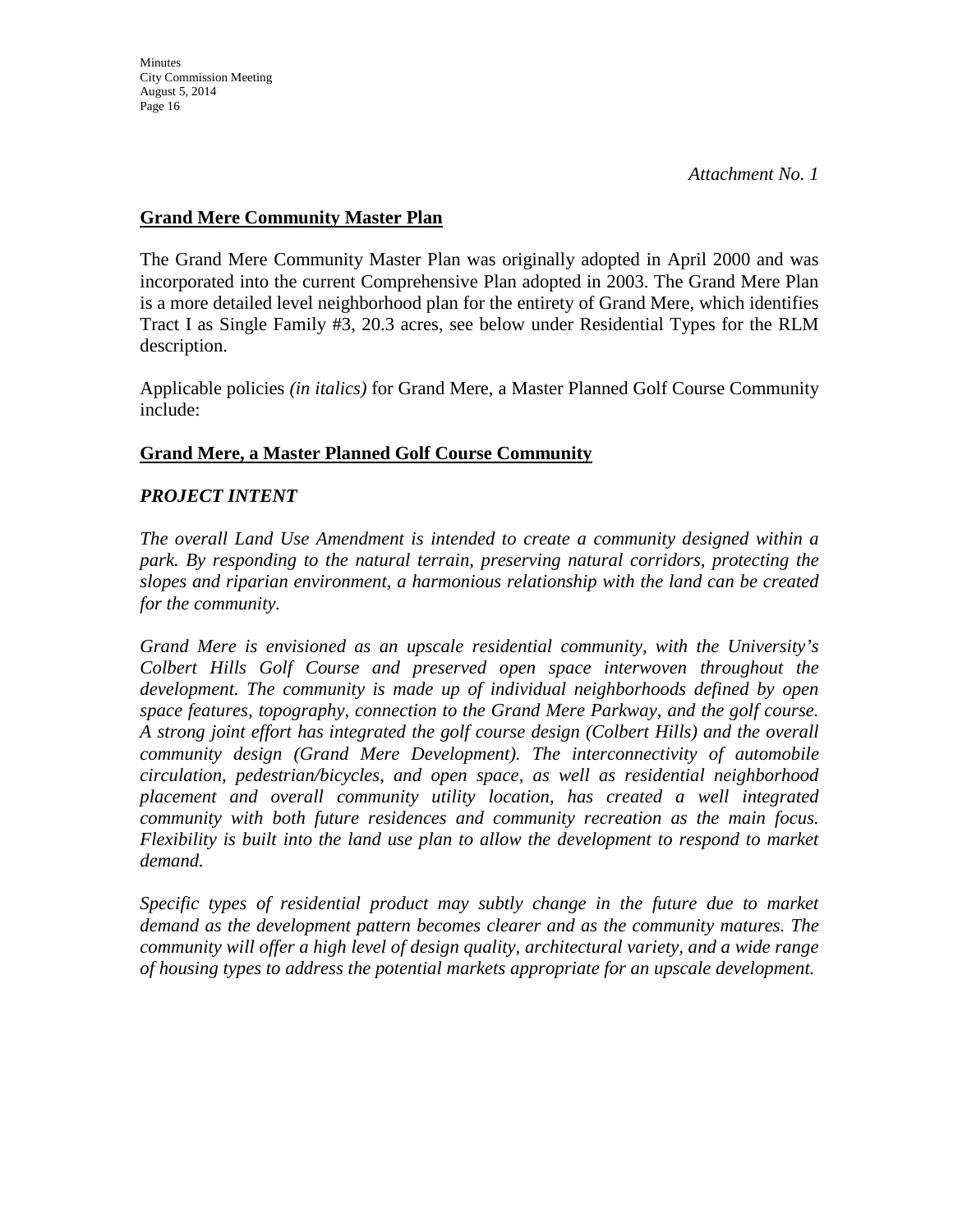### *5 KEY DESIGN CONCEPTS*

#### *1. Create a high quality residential community*

*Create a community of villages, residential neighborhoods, and neighborhood commercial areas centered along the projects' spine, Grand Mere Parkway. Through the use of architectural design guidelines and development reviews the quality of building construction will be maintained at the highest level.*

#### *2. Integrate the Natural Environment*

*Preserve the natural slopes and open space features. Provide a visual connection to the natural beauty of the development: the golf course in the valleys, the long vistas/views, and the prairie environment.*

### *3. Offer a Variety of Residential Living*

*Offer a wide range of residential products and lot types to address the market demands of the well informed and upscale consumer. An integrated community of many housing types will help to provide an interesting streetscape, a quality neighborhood texture, and a sustainable development.*

#### *4. Create a Pedestrian/Bicycle System*

*Provide pedestrian/bicycle connections throughout the development, following the Grand Mere Parkway, open space corridors and the linear park connections provided as part of the Master Plan along Little Kitten Creek and the continuation of the Hudson trail. Grand Mere Community Overall Development Plan* 

#### *III. COMMUNITY CONCEPTS AND DEVELOPMENT STRATEGY*

*Grand Mere is proposed as a Master Planned Community consisting of a wide range of residential housing types and densities and will be utilizing both Planned Unit Development and Conventional Zoning Development standards based on specific sites and development types.*

*The overall Grand Mere Project consists of 1,054 (estimated) acres, including the Colbert Hills Golf Course. Rather than dispersing development throughout the entire property, the project purposes to "concentrate" neighborhood development within residential and commercial villages on approximately 543 acres preserving almost 50% of the land as natural open space or golf course. This concept, while proposing a variety of home types and densities, provides large natural open spaces, golf course amenity for the general*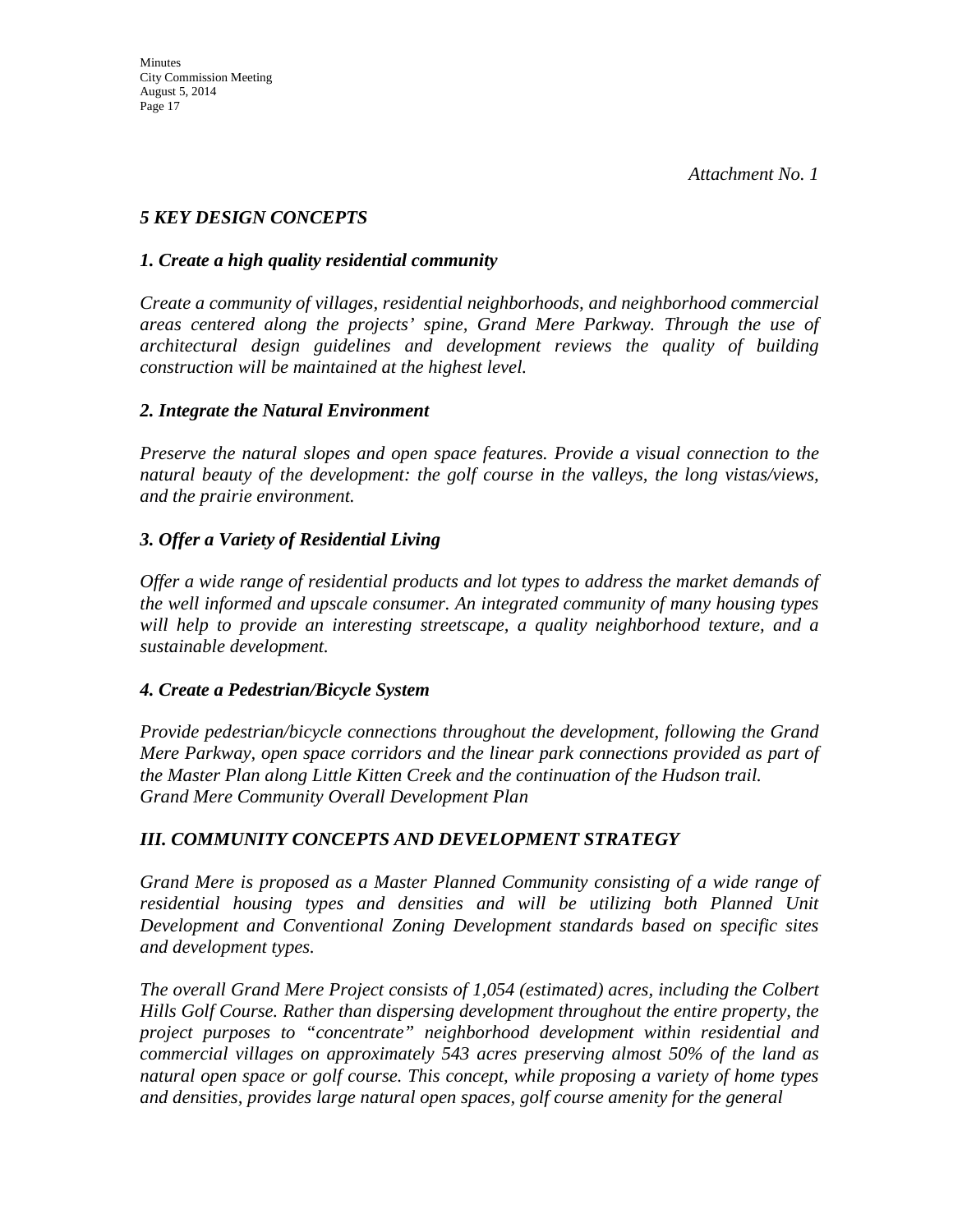Minutes City Commission Meeting August 5, 2014 Page 18

*public, and peripheral residential villages as large lot or low density residential products that create an overall density (1.5 du/ac) for the site, consistent with the surrounding neighborhoods. All housing types shall belong to the Master Homes Association, which will be responsible for enforcing the covenants and restrictions, and maintaining the common grounds.*

*Within the community, residential neighborhoods are supported by neighborhood commercial services, which provide a focus and entry element for the development. These neighborhood office and retail villages are envisioned as community services located at the development entries along the Little Kitten Creek entry and Kimball Ave. and the future northern entry on Marlatt.*

*Throughout the plan, connecting open space systems, sidewalks and bike trails provide pedestrian connections between residential neighborhoods, public amenities and the neighborhood services. These are planned connections to occur in a variety of types and locations. As each phase of development is planned in detail, the specific pedestrian connections will be part of each village plat and relate back to the overall Circulation Parks & Open Space Plan.*

*Grand Mere Community Architectural Guidelines and Design Standards will provide for the review and approval of all site and building plans for the Grand Mere property. The Design Review Committee of Grand Mere will be responsible for enforcement of these guidelines and standards. The Developer believes that careful planning and enforcement of design and development standards will ensure orderly, attractive, and lasting development, all of which will preserve and enhance the value of the community.*

#### *A. Residential Neighborhoods*

*The planning concept proposes a wide range of residential uses, with densities ranging from 1 to 20 dwelling units per acre (du/ac) within individual parcels. Generally, individual neighborhoods are envisioned as small enclaves in order to promote a mix of different product types, create intimate neighborhoods, and to build a strong community image from the project's onset. The key to a sustainable successful development is quality design and construction, and a variety of housing price points to attract a wide spectrum of residential consumers. Higher density residential, as well as small lot single-family opportunities are integrated into the community along Grand Mere Parkway, rather than isolated or located along the site's edges. While building a stronger new community, this concept also reduces impact on existing adjacent neighborhoods by focusing the traffic and circulation internally.*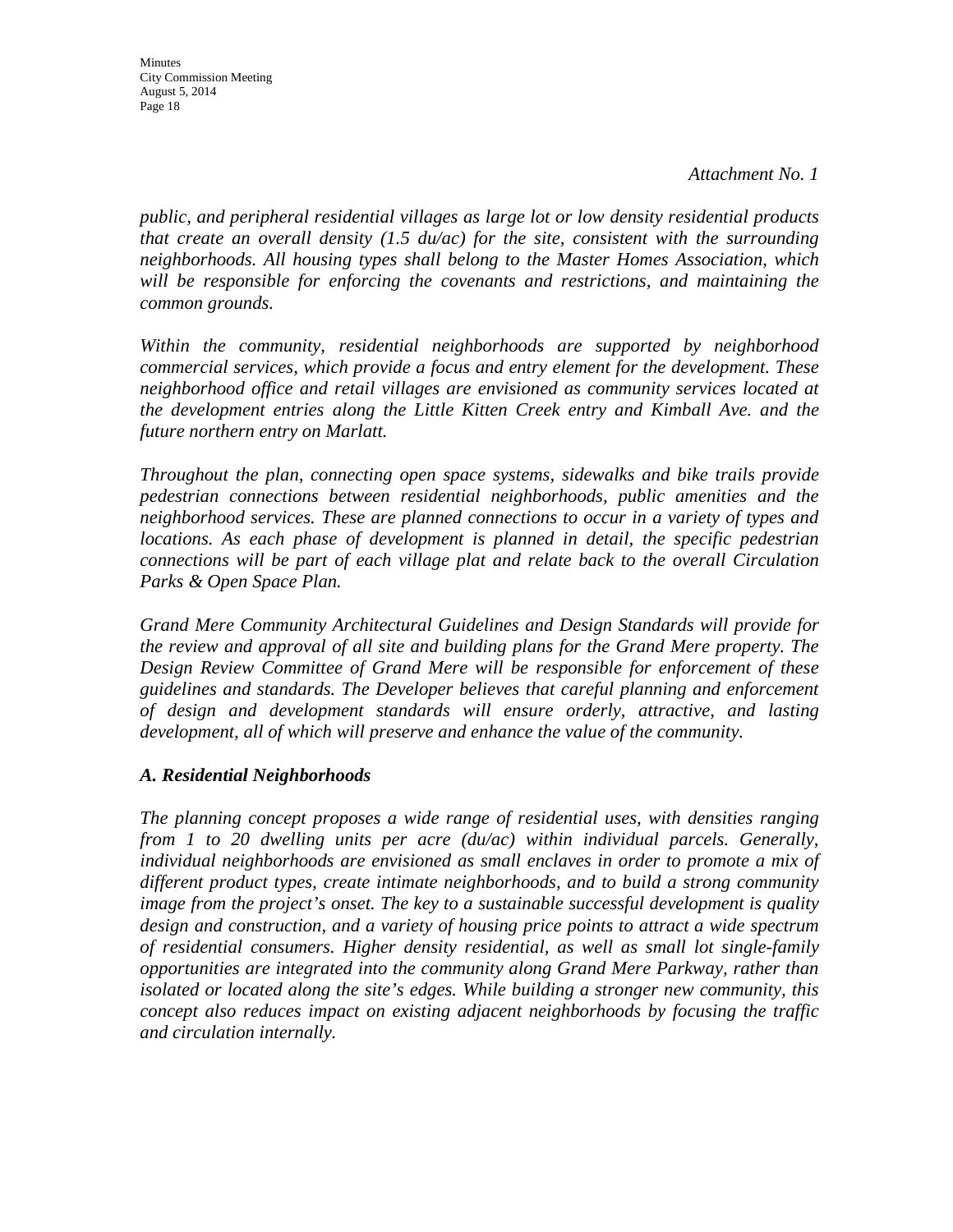**Residential Types:** The Merion Addition, including the site to be rezoned to R-3 District is designated as Single Family # 3, Single Family (RLM), in the Grand Mere Master Plan. RLM is described as:

*The 273.4 acres of single family proposed for Grand Mere represents 50% of the total proposed residential acreage. The detached single family products will range in size and*  density. The village of single family will be developed as parcels and each will be *controlled to maximize views, walkouts, and architectural design quality. The Grand Mere Architectural Review Committee will provide design review of the homes and general site development guidance. Each single family village will be signed and themed as a unique part to the overall Grand Mere development and developed as the market demands. Each parcel will provide internal open space, storm drainage controls, and pedestrian linkages between the villages in addition to the designated Grand Mere Circulation Park & Open Space Plan.*

#### *C. Streets and Circulation System*

*Residential streets within Grand Mere are envisioned as a key element of "neighborhood quality," offering a place to walk and play, as well as to drive and park. The streetscape in and along the roads will reflect the quality of the community through the use of signage monumentation and landscaping depending on the location and natural conditions of the space providing strong visual "cues" to better orient drivers to their locations and destinations.*

*When utilizing the approved Manhattan street system standards the hierarchy, streetwidths, design speeds, and travel/parking lanes are consistent and will not compromise auto on-street parking, or bike and pedestrian access. The street layout will frame important views and vistas, including buildings, golf course, and natural features. Onstreet parking is available on all local streets.*

*The Master Planned Community will be accessed from Kimball Avenue and Marlatt Avenue. Additional access points into the Community from surrounding residential streets are shown on the Master Plan.*

#### *D. Pedestrian and Bicycle Circulation System*

*Connectivity with the City of Manhattan Linear Park Master Plan is our main focus for the overall trails system. A comprehensive pedestrian and bicycle system is proposed for the community to provide access to individual neighborhoods, the Club Facility and Hotel site, commercial services, and open space amenities~ Elements include both off-street and on street bike paths, natural unimproved trails, and a 17.2 acre linear park along Little Kitten Creek. An easement shall be provided for the extension of the Hudson trail*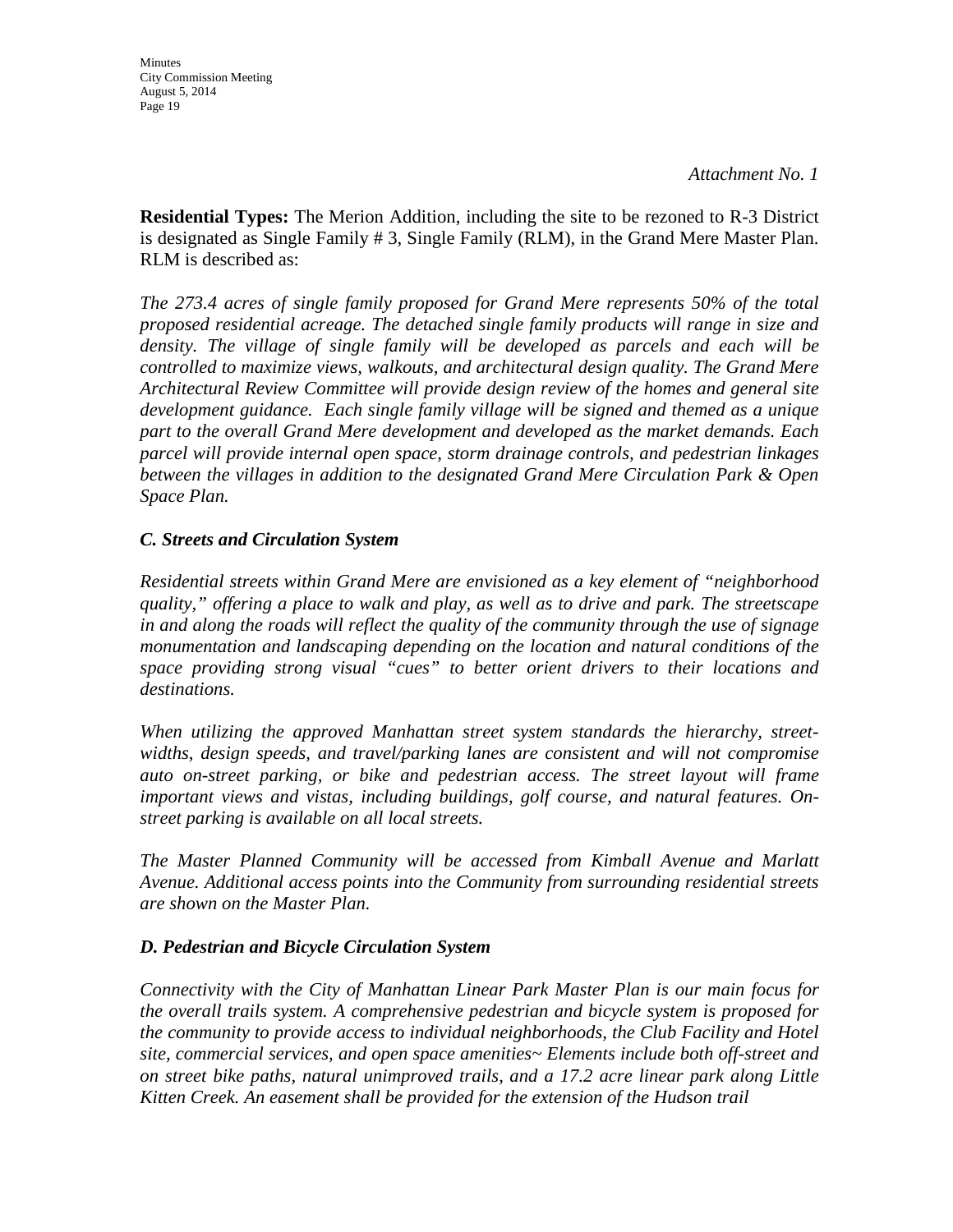*northward, along the east property line to northeast corner section 3-10-7. All trail/path systems will be site- specifically designed at the time of construction. Each will be reviewed on a site-by-site basis to ensure sensitive placement and minimum disturbance. This will be coordinated with the Park & Recreation Board and the Parks and Recreation Department.*

#### *G. Golf Course Development*

*The Grand Mere development drainage and detention system shall be designed to work in concert with the golf course drainage and detention system. The course was designed to meet the environmental goals of the Audubon International Signature Status Program.*

#### *Bike Paths, Trails and Sidewalks*

*Bike paths, trails and sidewalks are provided along the internal streets and open spaces to provide internal connections between the villages where possible. See the Circulation Parks & Open Space Plan*

#### *M. Current School District Boundaries*

*The school district boundary between Manhattan U.S.D. 383 and Riley County U.S.D. 378 divides Grand Mere into east and west jurisdictions crossing the property beginning at the S.W. Corner of Section 3-10-7 and continuing north to the N.W. Corner of Section 3-10-7.*

**THE DESIGNATION OF THE SITE ON THE FUTURE LAND USE MAP OF THE COMPREHENSIVE PLAN IS SIMILAR TO THE GRAND MERE COMMUNITY MASTER PLAN, CREATED IN 2000. THE AREA WAS ANNEXED AND ZONED TO R-S DISTRICT AND PLATTED FOR LARGE LOT SINGLE-FAMILY HOMES IN 2012.**

**TRACT I OF THE PROPOSED PRELIMINARY PLAT OF THE MERION ADDITION THAT IS TO BE REZONED TO R-3 DISTRICT HAS A NET DENSITY OF 2.05 DWELLING UNITS PER NET ACRE. THE OVERALL DENSITY OF THE PROPOSED RESIDENTIAL DEVELOPMENT IS TO BE 0.80 DWELLING UNITS PER NET ACRE (***SEE R-1 DISTRICT REZONING FOR DETAILS OF THAT REQUEST***).**

**THE GRAND MERE MASTER PLAN ENVISIONS A MIX OF HOUSING TYPES WITHIN THE MASTER PLANNED COMMUNITY. THE DENSITY RANGE FOR THE NEIGHBORHOOD MASTER PLAN IS 1 – 20 DWELLING UNITS PER NET ACRE. THE MASTER PLAN STATES THAT "**Higher density residential, as well as small lot single-family opportunities are integrated into the community along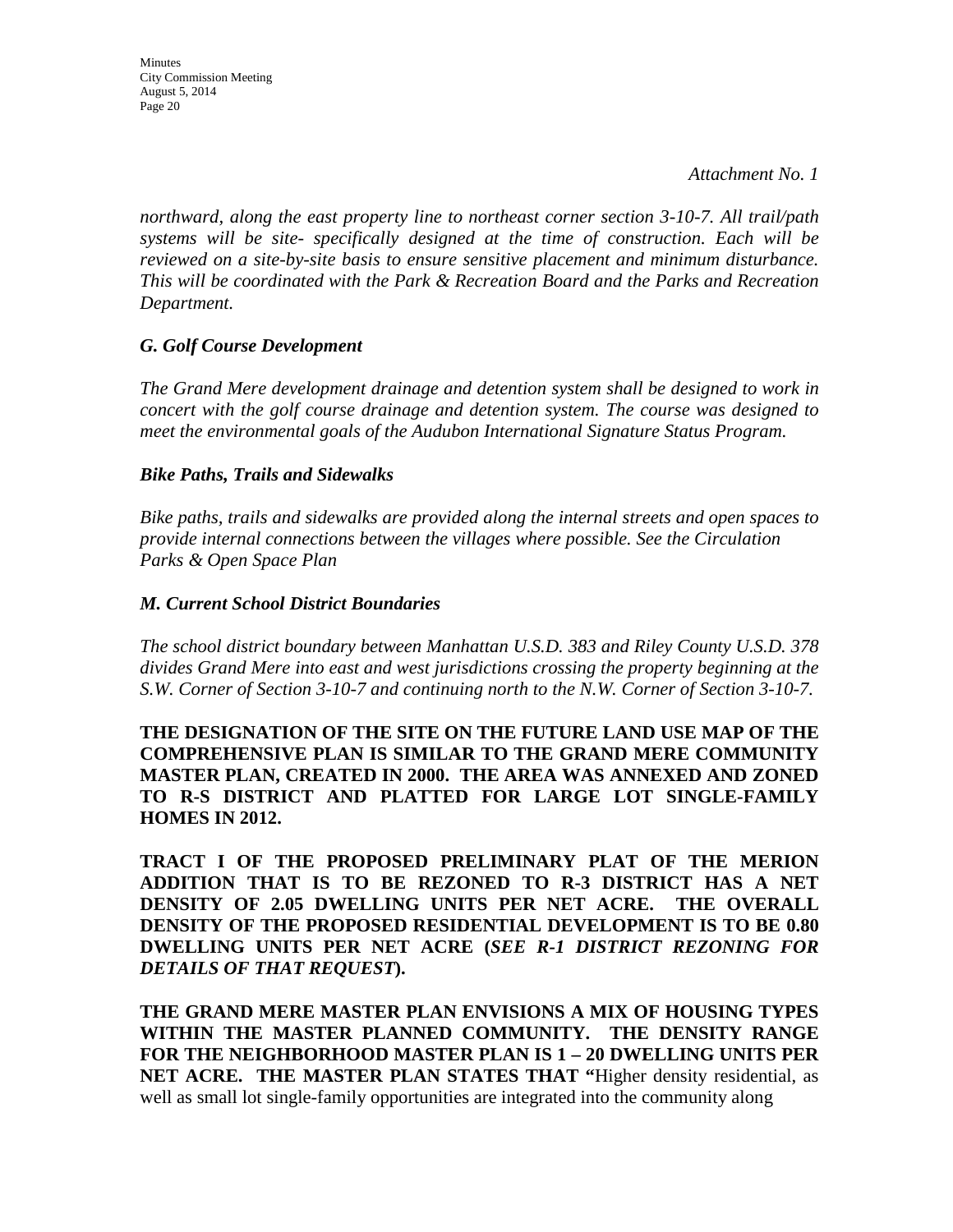*Attachment No. 1*

Grand Mere Parkway, rather than isolated or located along the site's edges." The proposed R-3 area is located near the edge of Grand Mere, but is adjacent to other R-3 District zoned areas and is in relative proximity to Grand Mere Parkway. As stated in the Grand Mere Master Plan and implemented throughout the existing developments, a high quality architectural design that is implemented through the master neighborhood association, which reviews the design of each home and apartment building.

The Manhattan Urban Area Comprehensive Plan states in RLM Policy #1 "Small-scale multiple-family buildings and condominiums may be permissible as part of a planned unit development, or special mixed-use district, provided open space requirements are adequate to stay within desired densities." Although this development is not being implemented using a planned unit development zoning, it is accomplishing a mixture of residential uses that provides significant open space to remain consistent within the RLM density range of  $1 - 11$  dwelling units per net acre. In addition, the proposed R-3 District is in close proximity to existing multiple family apartment buildings that were constructed in the Bellerive Addition to the east, in an area that was identified in both the Comprehensive Plan and the Grand Mere Master Plan as an appropriate area for higher density multi-family uses.

The proposed rezoning of Tract 1 in the Merion Addition to the R-3 District generally **CONFORMS TO THE POLICIES OF** Grand Mere Community Master Plan and the Manhattan Urban Area Comprehensive Plan.

#### **8. ZONING HISTORY AND LENGTH OF TIME VACANT AS ZONED:**

| August 7, 1997  | <b>Riley County Commission approved Preliminary Development</b><br>Plan of Colbert Hills and The Wildcat PUD (Grand Mere),<br>County R-PUD.                                                                                                                                                                                                                                                                                                                                           |
|-----------------|---------------------------------------------------------------------------------------------------------------------------------------------------------------------------------------------------------------------------------------------------------------------------------------------------------------------------------------------------------------------------------------------------------------------------------------------------------------------------------------|
| August 14, 1997 | Riley County Commission approved Final Development Plan.                                                                                                                                                                                                                                                                                                                                                                                                                              |
| August 6, 2012  | Manhattan Urban Area Planning Board considered annexation<br>and held the public hearings to consider the rezoning of the<br><b>PROPOSED THE RESERVE ADDITION, FROM County</b><br>R-PUD, Residential Planned Unit Development District, to R-S,<br>Single-Family Residential Suburban District, and recommended<br>approval of annexation and rezoning as proposed. The Board<br>also held a public hearing on the Preliminary Plat of The<br>Reserve Addition and approved the Plat. |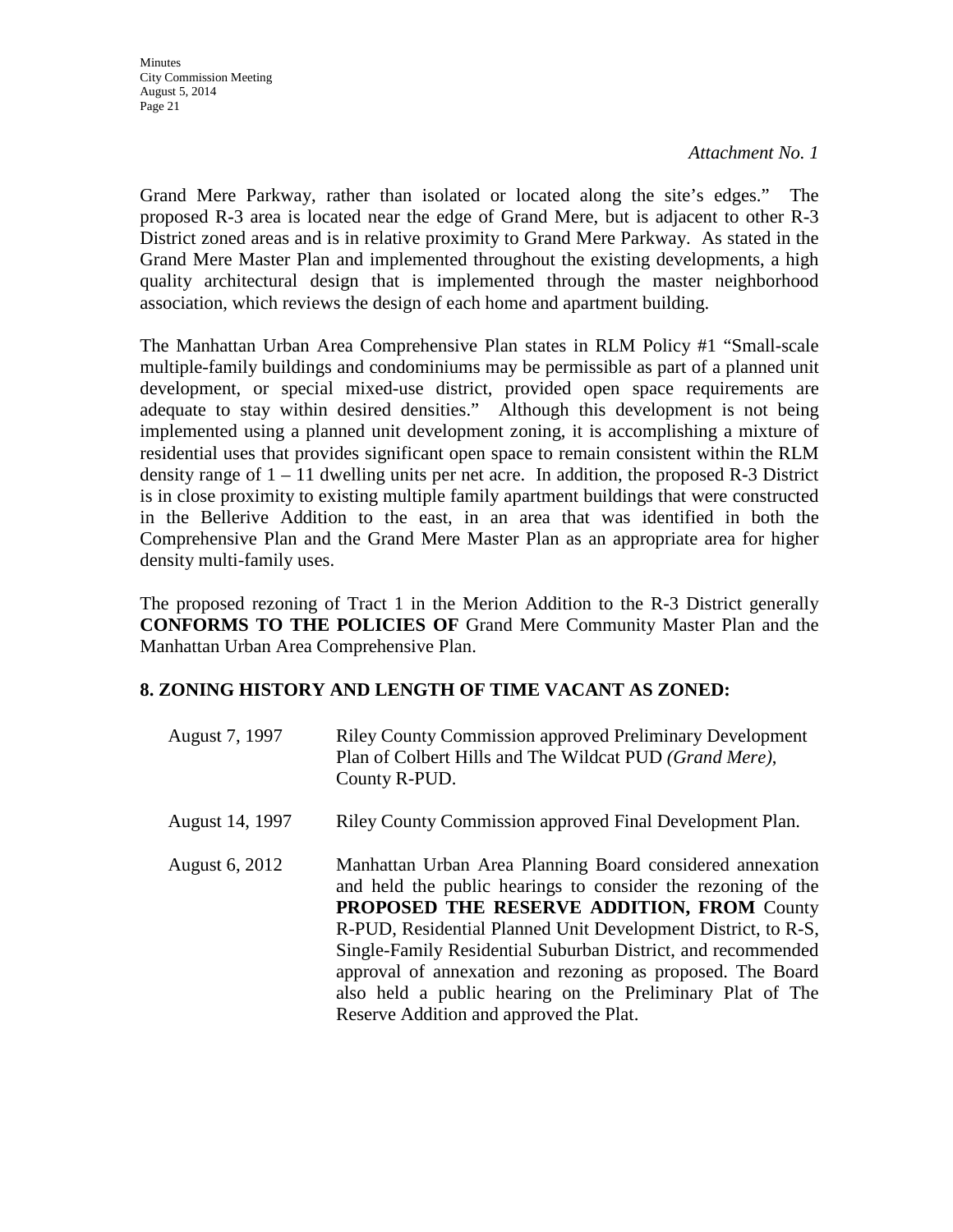*Attachment No. 1*

- August 21, 2012 City Commission approves first reading of ordinances annexing and rezoning **THE RESERVE ADDITION, FROM** County R-PUD, Residential Planned Unit Development District, to R-S, Single-Family Residential Suburban District.
- September 4, 2012 City Commission approves Ordinance Nos. 6963 and 6964 annexing and rezoning **THE RESERVE ADDITION, FROM**  County R-PUD, Residential Planned Unit Development District, to R-S, Single-Family Residential Suburban District.
- October 15, 2012 Manhattan Urban Area Planning Board approves the Final Plat of The Reserve Addition.
- December 18, 2012 City Commission accepts easements and rights-of-way as shown on The Reserve Addition and authorizes execution of restrictive covenant on the travel easements.

### **9. CONSISTENCY WITH INTENT AND PURPOSE OF THE ZONING ORDINANCE:**

The intent and purpose of the Manhattan Zoning Regulations is to protect the public health, safety, and general welfare; regulate the use of land and buildings within zoning districts to assure compatibility; and to protect property values.

The proposed rezoning is consistent with the intent and purpose of the Manhattan Zoning Regulations because the proposed lot sizes conform to the minimum requirements of the R-3 District. The R-3 District is designed to provide for multiple-family development at a density no greater than one (1) dwelling unit per 1,000 square feet. Tract I of the Merion Addition consists of three (3) multiple-family lots, proposed to have 18-unit apartment buildings constructed on them. These lots will range from approximately 1.77 acres (77,239 square feet) to 2.5 acres (97,923 square feet) is size. The net density of these lots is to be 2.05 dwelling units per net acre.

In addition, the proposed Preliminary Plat of the Merion Addition identifies easements and rights-of-way to serve the subdivision consistent with the requirements of the Manhattan Urban Area Subdivision Regulations. These easements will be implemented through the Final Plat process proceeding after the rezoning and Preliminary Plat process is complete.

**10. RELATIVE GAIN TO THE PUBLIC HEALTH, SAFETY AND WELFARE THAT DENIAL OF THE REQUEST WOULD ACCOMPLISH, COMPARED WITH THE HARDSHIP IMPOSED UPON THE APPLICANT:** There appears to be no gain to the public that denial of the rezoning of the subject site would accomplish. There is no adverse affects expected on the public health, safety and welfare as a result of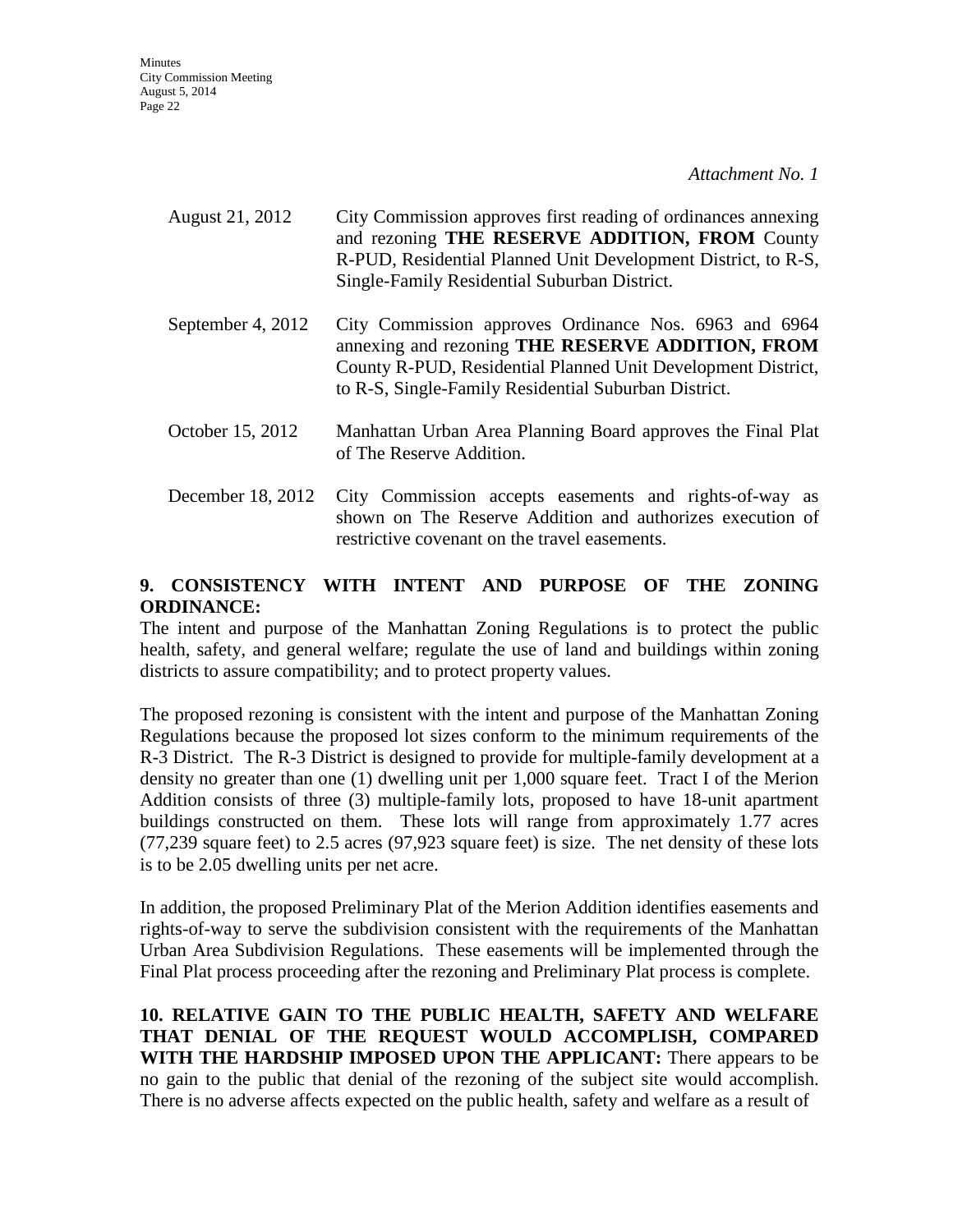the rezoning. A separate application was submitted for approval of a Preliminary Plat of the Merion Addition, which is a replat of a portion of The Reserve Addition. The Plat will conform to the proposed rezoning request. It may be a hardship upon the owner if the rezoning is denied.

**11. ADEQUACY OF PUBLIC FACILITIES AND SERVICES:** Adequate street, sanitary sewer and water services are available. These factors along with the storm water drainage plan for the area are specifically addressed in the Preliminary Plat of the Merion Addition (*See Preliminary Plat staff report).*

### **12. OTHER APPLICABLE FACTORS:** None

**13. STAFF COMMENTS:** City Administration recommends approval of the proposed rezoning of Tract I from R-S, Single-Family Residential Suburban District, to R-3, Multiple-Family Residential District based on the findings in the Staff Report.

### **ALTERNATIVES:**

- 1. Recommend approval of the proposed rezoning of Tract I from R-S, Single-Family Residential Suburban District to R-3, Multiple-Family Residential District stating the basis for such recommendation.
- 2. Recommend denial of the proposed rezoning, stating the specific reasons for denial.
- 3. Table the proposed rezoning to a specific date, for specifically stated reasons.

### **POSSIBLE MOTION:**

The Manhattan Urban Area Planning Board recommends approval of the proposed rezoning of the 6.57 acre Tract I in the proposed Merion Addition from R-S, Single-Family Residential Suburban District, to R-3, Multiple-Family Residential District, based on the findings in the Staff Report.

**PREPARED BY:** Chad Bunger, AICP, CFM, Senior Planner

**DATE:** June 18, 2014 CB/vr 14024}SR}MerionAdd}RStoR3.docx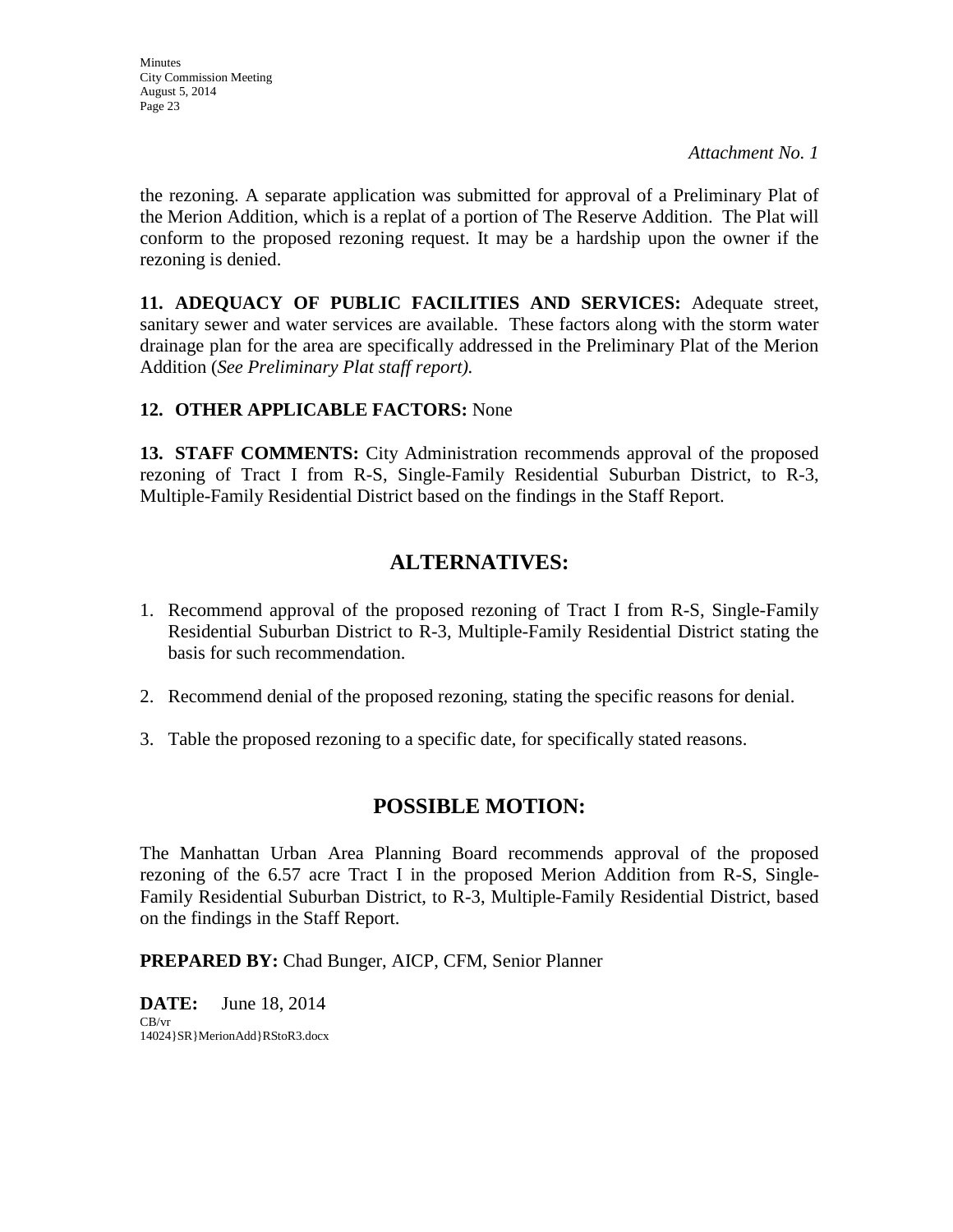#### **STAFF REPORT**

#### **ON AN APPLICATION TO REZONE PROPERTY**

The proposed Merion Addition is to consist of thirty (30) single-family lots and three (3) multiple-family lots.

**FROM:** R-S, Single-Family Residential Suburban District

**TO:** R-1, Single-Family Residential District

**APPLICANT:** SMH Consultants – Jeff Hancock on behalf of the owners; Fieldhouse Development, Inc. – Zac Burton

**ADDRESS:** 4201Suite B, Anderson Avenue, Manhattan, KS 66503;

**OWNERS:** Fieldhouse Development, Inc. – Zac Burton

**ADDRESS:** 3120 Seth Child Road, Manhattan, KS 66503

**LEGAL DESCRIPTION:** Generally, a tract of land consisting of Lots 4 and 5, The Reserve Addition (*see attached legal description for full details).* For the purpose of the request, the subject site shall be referred to as Tract II. (Tract I will refer to a concurrent request to rezone an area to R-3, Multiple-Family Residential District)

**LOCATION:** Generally located southwest of the intersection of Player's Terrace and Bellerive Drive, along the west side of Colbert Hills Golf Course.

**AREA:** 22.83 acres

**DATE OF NEIGHBORHOOD MEETING:** May 8, 2014

**DATE OF PUBLIC NOTICE PUBLICATION:** June 16, 2014

### **DATE OF PUBLIC HEARING: PLANNING BOARD:** July 7, 2014 **CITY COMMISSION:** August 5, 2014

### **THIRTEEN MATTERS TO BE CONSIDERED WHEN REZONING**

**1. EXISTING USE:** Vacant land originally rezoned to R-S, Single-Family Residential Suburban District and proposed to be developed as large, single-family residential lots.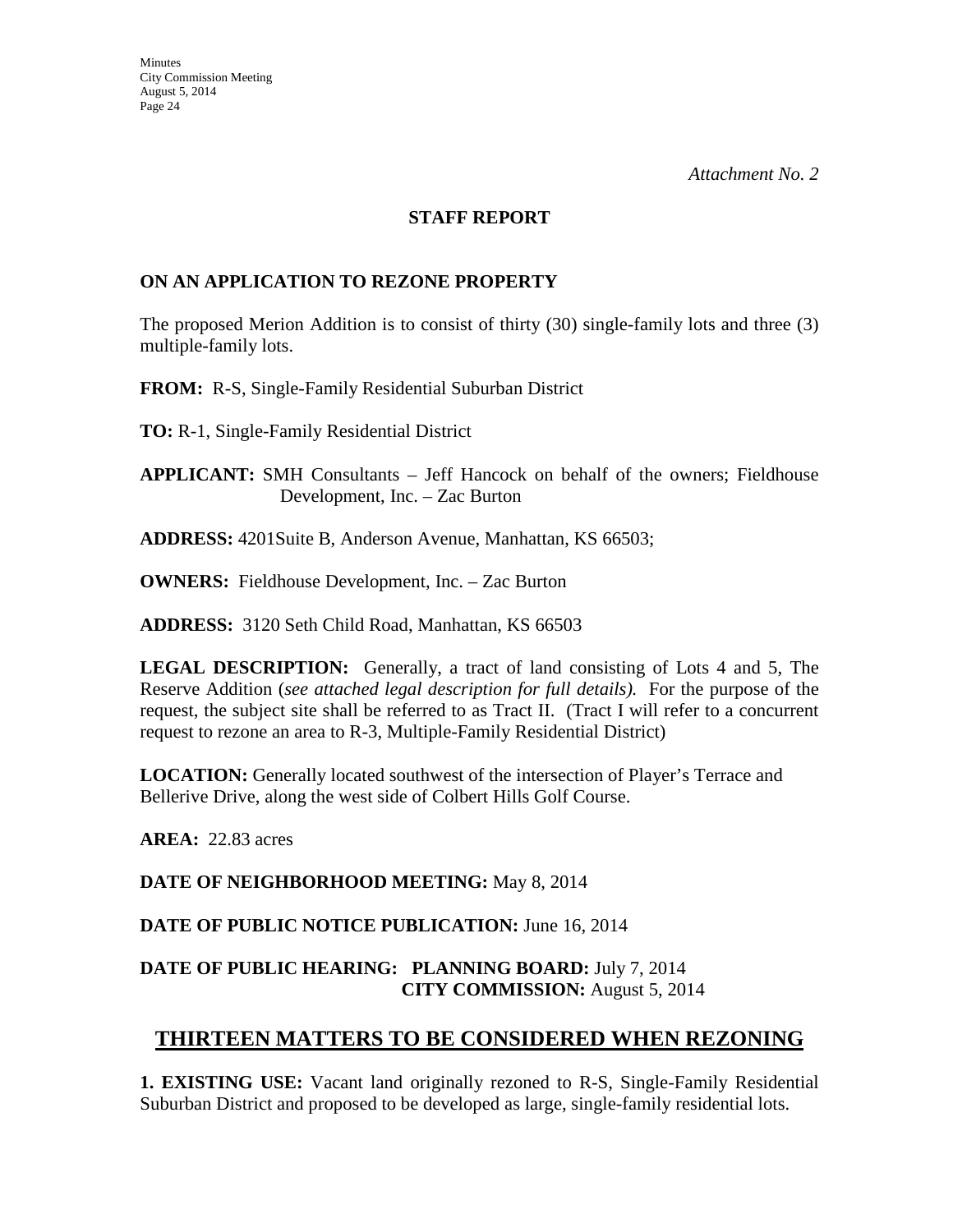*Attachment No. 2*

**2. PHYSICAL AND ENVIRONMENTAL CHARACTERISTICS:** Open pasture with native grass cover on the flatter portions and heavily wooded steeply sloped ravines, at up to a 30 percent grade. Tract II is an irregular shaped area bounded on the north by land within the proposed development and on the east by the Colbert Hills Golf Course. Open range land and pasture in Riley County adjoins the west sides of Tract II. To the south of Tract II are the portions of the approved Reserve Addition, which will remain unchanged from the original rezoning and Final Plat, consisting of three (3) large single family lots gaining access from Purple Astor Place, off Grand Mere Parkway. Tract II naturally drains to the west and south, eventually to Wildcat Creek. Please refer to the Preliminary Plat of Merion Addition for the proposed drainage plan.

### **3. SURROUNDING LAND USE AND ZONING:**

- **NORTH:** Vacant land within the proposed development, Colbert Hills Golf Course and Riley County range land; R-S District and County G-1, General Agriculture District.
- **SOUTH:** The Reserve Addition, a low density single-family development (Lots 1-3) and Riley County range land; R-S District and County G-1, District.
- **EAST:** Colbert Hills Golf Course and developing multiple-family, two-family and single-family dwellings; R-S District and R-3, Multiple-Family Residential District, and R-2, Two-Family Residential District.
- **WEST:** Riley County range land: County G-1, District.

**4. GENERAL NEIGHBORHOOD CHARACTER:** Tract II abuts the western edge of the Colbert Hills Golf Course. The general character of the neighborhood is a mixture of golf course and a developing multiple-family, two-family and single-family density residential neighborhood within a comprehensively planned neighborhood in the City.

**5. SUITABILITY OF SITE FOR USES UNDER CURRENT ZONING:** The site was rezoned to R-S District and preliminary platted in September, 2012. The Final Plat of The Reserve was approved in December, 2012 to create seven (7) large lot, single-family homes. Tract II is suitable under its current zoning district of R-S, Single-Family Residential Suburban District.

**6. COMPATIBILITY OF PROPOSED DISTRICT WITH NEARBY PROPERTIES AND EXTENT TO WHICH IT MAY HAVE DETRIMENTAL AFFECTS:** The current zoning district is R-S, Single-Family Residential Suburban District, which allows for single-family detached dwellings on a minimum lot area of 20,000 square feet.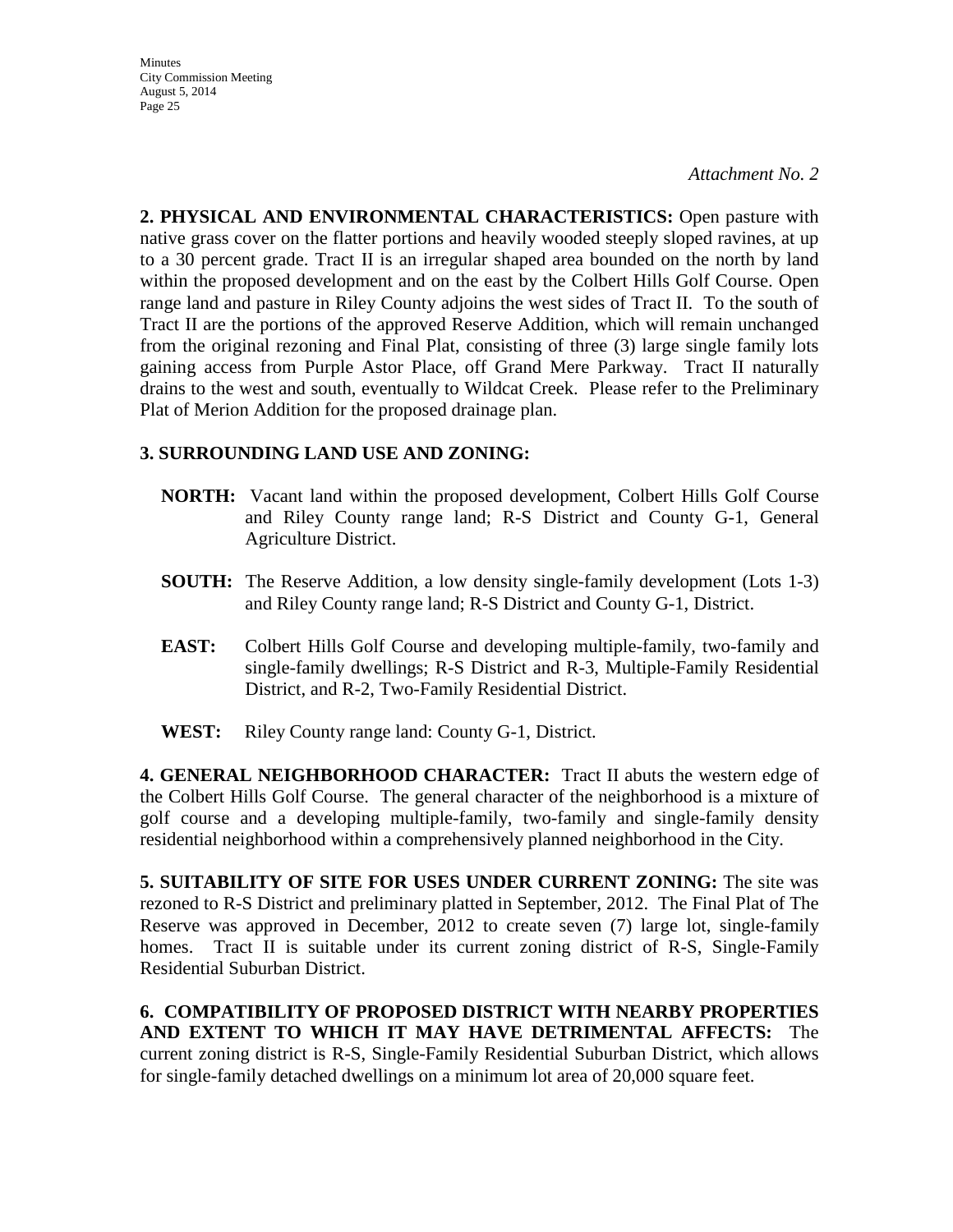The applicant has proposed to replat Lots  $4 - 7$ , The Reserve, to be known as Merion Addition. The proposed replat will redesign the layout of the lots and public rights-ofway, and is proposed to be rezoned to R-1, Single-Family Residential District. The proposed concurrent rezoning to R-3, Multiple-Family Residential District will occur on the northern edge of the proposed development.

The proposed rezoning to R-1 District permits single-family detached homes. The minimum lot area for a single-family dwelling is 6,500 square feet per dwelling unit. Details of the R-1 District's requirements can be found in the Zoning Regulations *(See attached)*.The proposed lots in the Preliminary Plat of Merion Addition that are to be rezoned to the R-1 District range in lot area from 0.35 acres to 2.38 acres. The note on the Preliminary Plat states that the net density of this area will be approximately 0.675 dwelling units per net acre.

The surrounding neighborhood is a mixture of the rural range land, Colbert Hills Golf Course, multiple-family dwellings, including two (2) apartment buildings, four-family dwellings, single-family attached and single-family detached homes, some of which are on large, estate lots. The large estate lots are located to the south of the proposed Merion Addition.

The area will also be required to conform to the private Grand Mere architectural guidelines and design standards. A private design review committee is responsible for enforcement of the Grande Mere guidelines and standards *(see policy statement below under Comprehensive Plan, part III).* The guidelines and standards are private and are not part of the rezoning. The policy statements are mentioned because they are part of the Grand Mere Community Master Plan policies, which was adopted as a part of the Manhattan Urban Area Comprehensive Plan.

As required by the rezoning application process, a neighborhood meeting was conducted by the applicant on May 18, 2014. The meeting summary stated that one (1) person was in attendance and "expressed concerns about the integrity and existing barbed wire fence that abuts the proposed project and making sure the fence remains intact to control livestock." The meeting attendee also "expressed concerns about the potential for property owners to trespass on his property and 'throw things over the fence' like grass clippings" and his plan to continue burning the pasture as needed to control the health of his pastures.

As with any new greenfield urban development, an increase in traffic, noise and light can be expected; however it will be similar in nature to the development directly to the east. Drainage is being addressed through the Grand Mere master drainage plan. The proposed development will have no vehicular access to the properties to the west.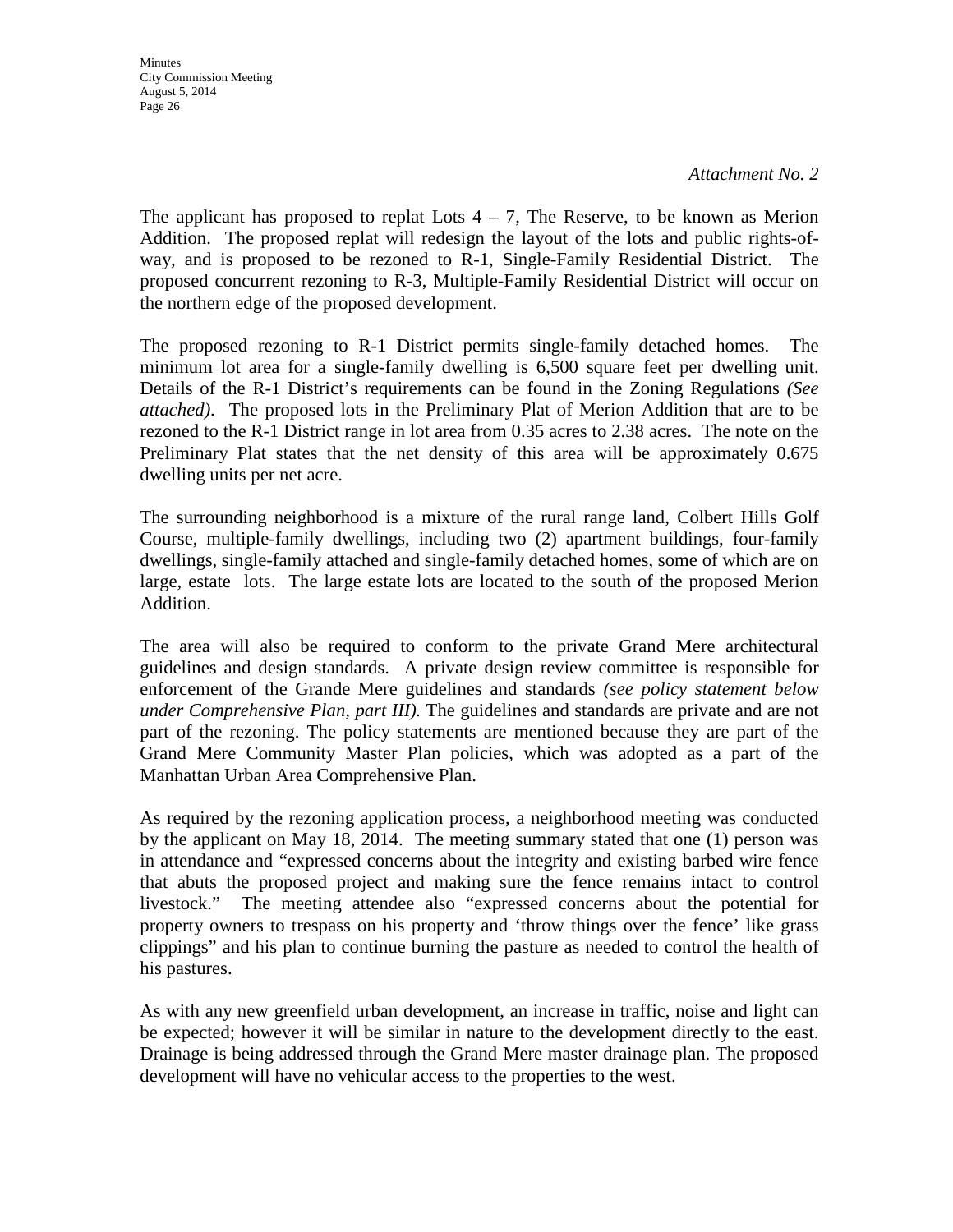**Minutes** City Commission Meeting August 5, 2014 Page 27

The proposed rezoning for the area from R-S District to R-1 District will be compatible with nearby properties and should not have any detrimental effects on these nearby properties.

#### **7. CONFORMANCE WITH COMPREHENSIVE PLAN:**

The Merion Addition is shown on the future land use map in the northwest planning area as Residential Low/Medium Density, RLM. Applicable RLM policies *(in italics)* of the Comprehensive Plan include:

#### *Residential Low/Medium Density (RLM)*

#### *RLM 1: Characteristics*

*The Residential Low/Medium Density designation incorporates a range of single-family, single-family attached, duplex, and town homes, and in appropriate cases include complementary neighborhood-scale supporting land uses, such as retail, service commercial, and office uses in a planned neighborhood setting, provided they conform with the policies on Neighborhood Commercial Centers. Small-scale multiple-family buildings and condominiums may be permissible as part of a planned unit development, or special mixed-use district, provided open space requirements are adequate to stay within desired densities.* 

#### *RLM 2: Appropriate Density Range*

*Densities in the Residential Low/Medium designation range between less than one dwelling unit/acre up to 11 dwelling units per net acre.* 

#### *RLM 3: Location*

*Residential Low/Medium Density neighborhoods typically should be located where they have convenient access and are within walking distance to community facilities and services that will be needed by residents of the neighborhood, including schools, shopping areas, and other community facilities. Where topographically feasible, neighborhoods should be bounded by major streets (arterials and/or collectors) with a direct connection to work, shopping and leisure activities.* 

#### **Grand Mere Community Master Plan**

The Grand Mere Community Master Plan was originally adopted in April 2000 and was incorporated into the current Comprehensive Plan adopted in 2003. The Grand Mere Plan is a more detailed level neighborhood plan for the entirety of Grand Mere, which identifies Tract II as Single Family #3, 20.3 acres, see below under Residential Types for the RLM description.

Applicable policies *(in italics)* for Grand Mere, a Master Planned Golf Course Community include: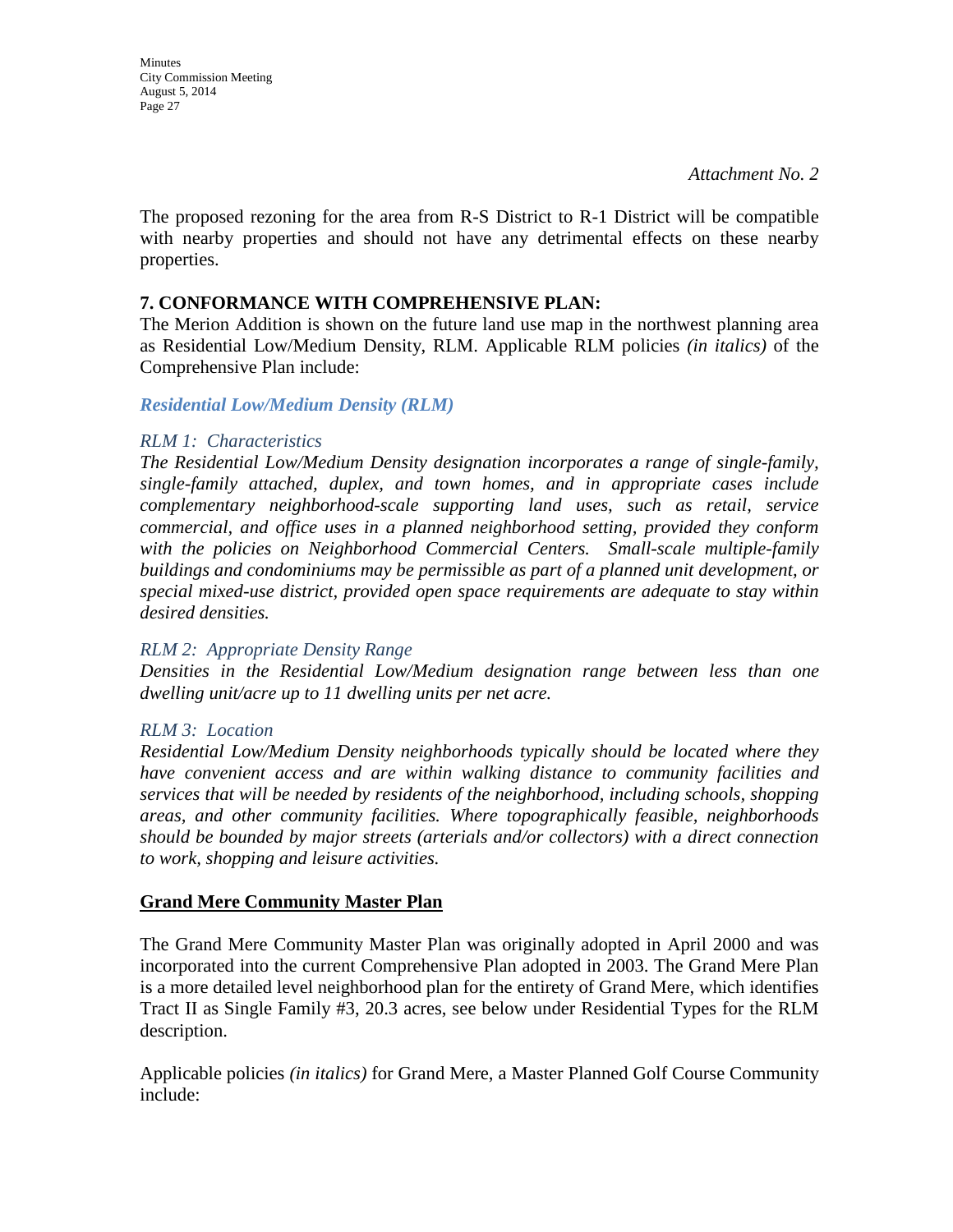#### **Grand Mere, a Master Planned Golf Course Community**

#### *PROJECT INTENT*

*The overall Land Use Amendment is intended to create a community designed within a park. By responding to the natural terrain, preserving natural corridors, protecting the slopes and riparian environment, a harmonious relationship with the land can be created for the community.*

*Grand Mere is envisioned as an upscale residential community, with the University's Colbert Hills Golf Course and preserved open space interwoven throughout the development. The community is made up of individual neighborhoods defined by open space features, topography, connection to the Grand Mere Parkway, and the golf course. A strong joint effort has integrated the golf course design (Colbert Hills) and the overall community design (Grand Mere Development). The interconnectivity of automobile circulation, pedestrian/bicycles, and open space, as well as residential neighborhood placement and overall community utility location, has created a well integrated community with both future residences and community recreation as the main focus. Flexibility is built into the land use plan to allow the development to respond to market demand.*

*Specific types of residential product may subtly change in the future due to market demand as the development pattern becomes clearer and as the community matures. The community will offer a high level of design quality, architectural variety, and a wide range of housing types to address the potential markets appropriate for an upscale development.*

#### *5 KEY DESIGN CONCEPTS*

#### *1. Create a high quality residential community*

*Create a community of villages, residential neighborhoods, and neighborhood commercial areas centered along the projects' spine, Grand Mere Parkway. Through the use of architectural design guidelines and development reviews the quality of building construction will be maintained at the highest level.*

#### *2. Integrate the Natural Environment*

*Preserve the natural slopes and open space features. Provide a visual connection to the natural beauty of the development: the golf course in the valleys, the long vistas/views, and the prairie environment.*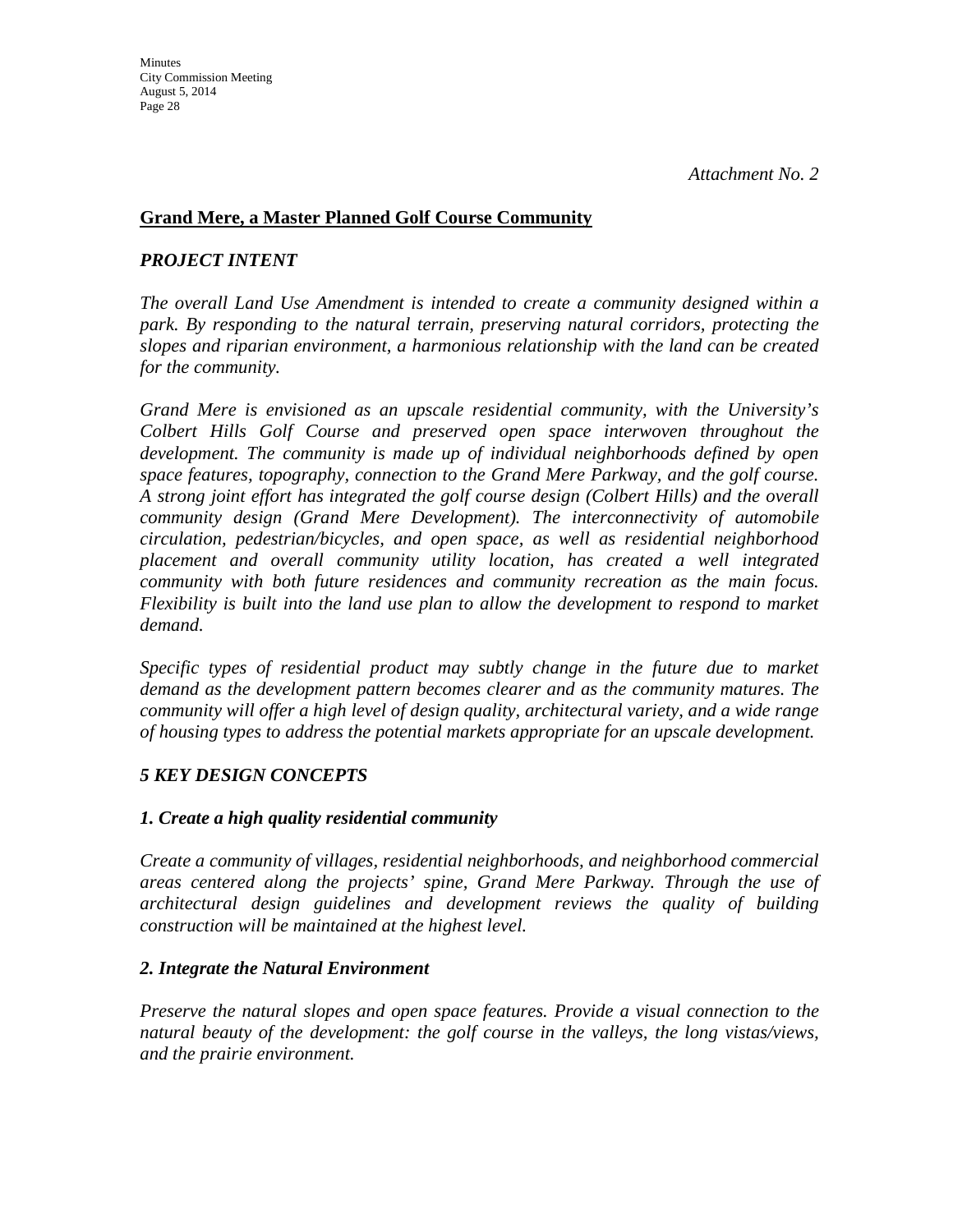#### *3. Offer a Variety of Residential Living*

*Offer a wide range of residential products and lot types to address the market demands of the well informed and upscale consumer. An integrated community of many housing types will help to provide an interesting streetscape, a quality neighborhood texture, and a sustainable development.*

#### *4. Create a Pedestrian/Bicycle System*

*Provide pedestrian/bicycle connections throughout the development, following the Grand Mere Parkway, open space corridors and the linear park connections provided as part of the Master Plan along Little Kitten Creek and the continuation of the Hudson trail. Grand Mere Community Overall Development Plan* 

### *III. COMMUNITY CONCEPTS AND DEVELOPMENT STRATEGY*

*Grand Mere is proposed as a Master Planned Community consisting of a wide range of*  residential housing types and densities and will be utilizing both Planned Unit *Development and Conventional Zoning Development standards based on specific sites and development types.*

*The overall Grand Mere Project consists of 1,054 (estimated) acres, including the Colbert Hills Golf Course. Rather than dispersing development throughout the entire property, the project purposes to "concentrate" neighborhood development within residential and commercial villages on approximately 543 acres preserving almost 50% of the land as natural open space or golf course. This concept, while proposing a variety of home types and densities, provides large natural open spaces, golf course amenity for the general public, and peripheral residential villages as large lot or low density residential products that create an overall density (1.5 du/ac) for the site, consistent with the surrounding neighborhoods. All housing types shall belong to the Master Homes Association, which will be responsible for enforcing the covenants and restrictions, and maintaining the common grounds.*

*Within the community, residential neighborhoods are supported by neighborhood commercial services, which provide a focus and entry element for the development. These neighborhood office and retail villages are envisioned as community services located at the development entries along the Little Kitten Creek entry and Kimball Ave. and the future northern entry on Marlatt.*

*Throughout the plan, connecting open space systems, sidewalks and bike trails provide pedestrian connections between residential neighborhoods, public amenities and the neighborhood services. These are planned connections to occur in a variety of types and*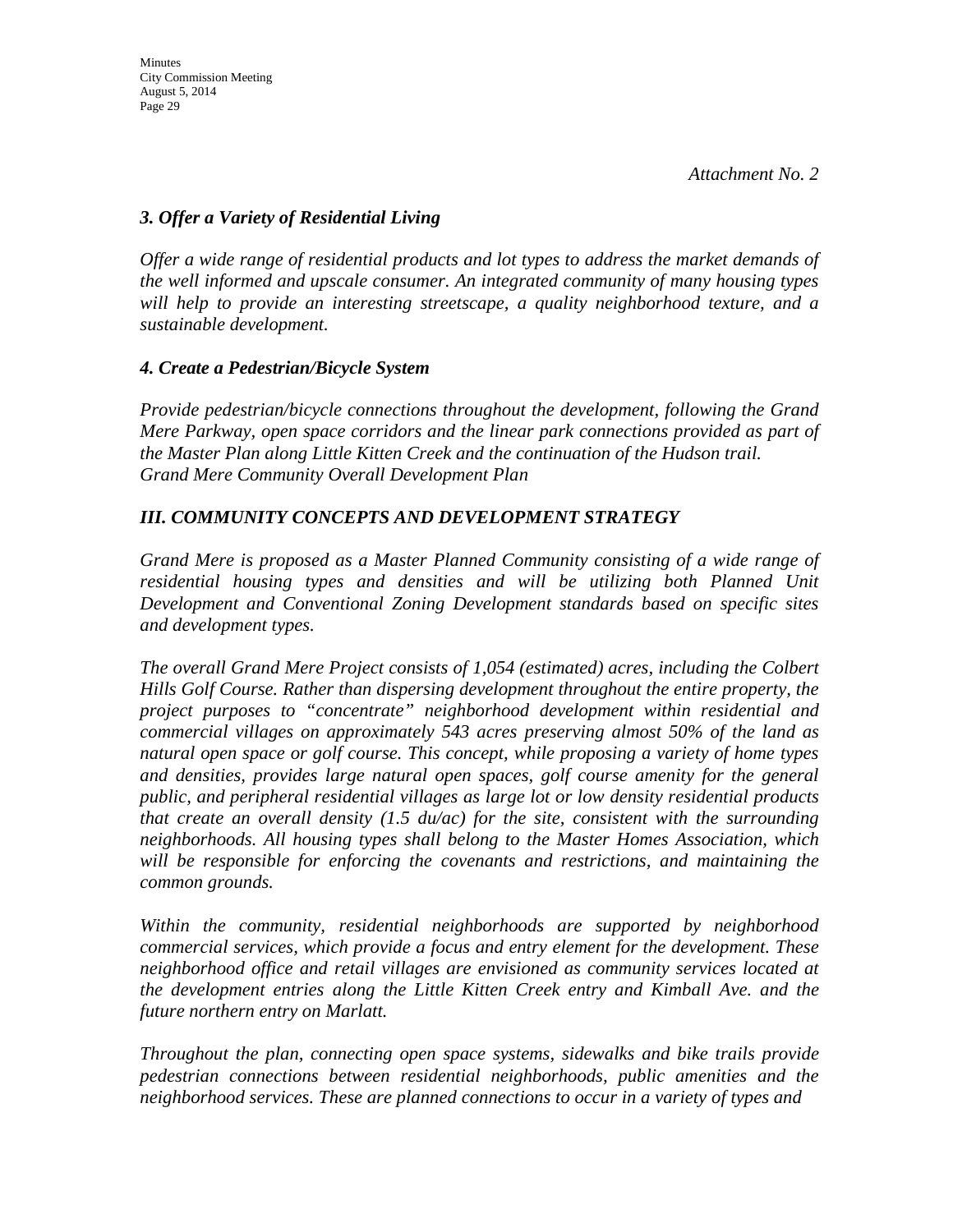Minutes City Commission Meeting August 5, 2014 Page 30

*locations. As each phase of development is planned in detail, the specific pedestrian connections will be part of each village plat and relate back to the overall Circulation Parks & Open Space Plan.*

*Grand Mere Community Architectural Guidelines and Design Standards will provide for the review and approval of all site and building plans for the Grand Mere property. The Design Review Committee of Grand Mere will be responsible for enforcement of these guidelines and standards. The Developer believes that careful planning and enforcement of design and development standards will ensure orderly, attractive, and lasting development, all of which will preserve and enhance the value of the community.*

#### *A. Residential Neighborhoods*

*The planning concept proposes a wide range of residential uses, with densities ranging from 1 to 20 dwelling units per acre (du/ac) within individual parcels. Generally, individual neighborhoods are envisioned as small enclaves in order to promote a mix of different product types, create intimate neighborhoods, and to build a strong community image from the project's onset. The key to a sustainable successful development is quality design and construction, and a variety of housing price points to attract a wide spectrum of residential consumers. Higher density residential, as well as small lot single-family opportunities are integrated into the community along Grand Mere Parkway, rather than isolated or located along the site's edges. While building a stronger new community, this concept also reduces impact on existing adjacent neighborhoods by focusing the traffic and circulation internally.*

**Residential Types:** The Merion Addition, including the site to be rezoned to R-3 District is designated as Single Family # 3, Single Family (RLM), in the Grand Mere Master Plan. RLM is described as:

*The 273.4 acres of single family proposed for Grand Mere represents 50% of the total proposed residential acreage. The detached single family products will range in size and*  density. The village of single family will be developed as parcels and each will be *controlled to maximize views, walkouts, and architectural design quality. The Grand Mere Architectural Review Committee will provide design review of the homes and general site development guidance. Each single family village will be signed and themed as a unique part to the overall Grand Mere development and developed as the market demands. Each parcel will provide internal open space, storm drainage controls, and pedestrian linkages between the villages in addition to the designated Grand Mere Circulation Park & Open Space Plan.*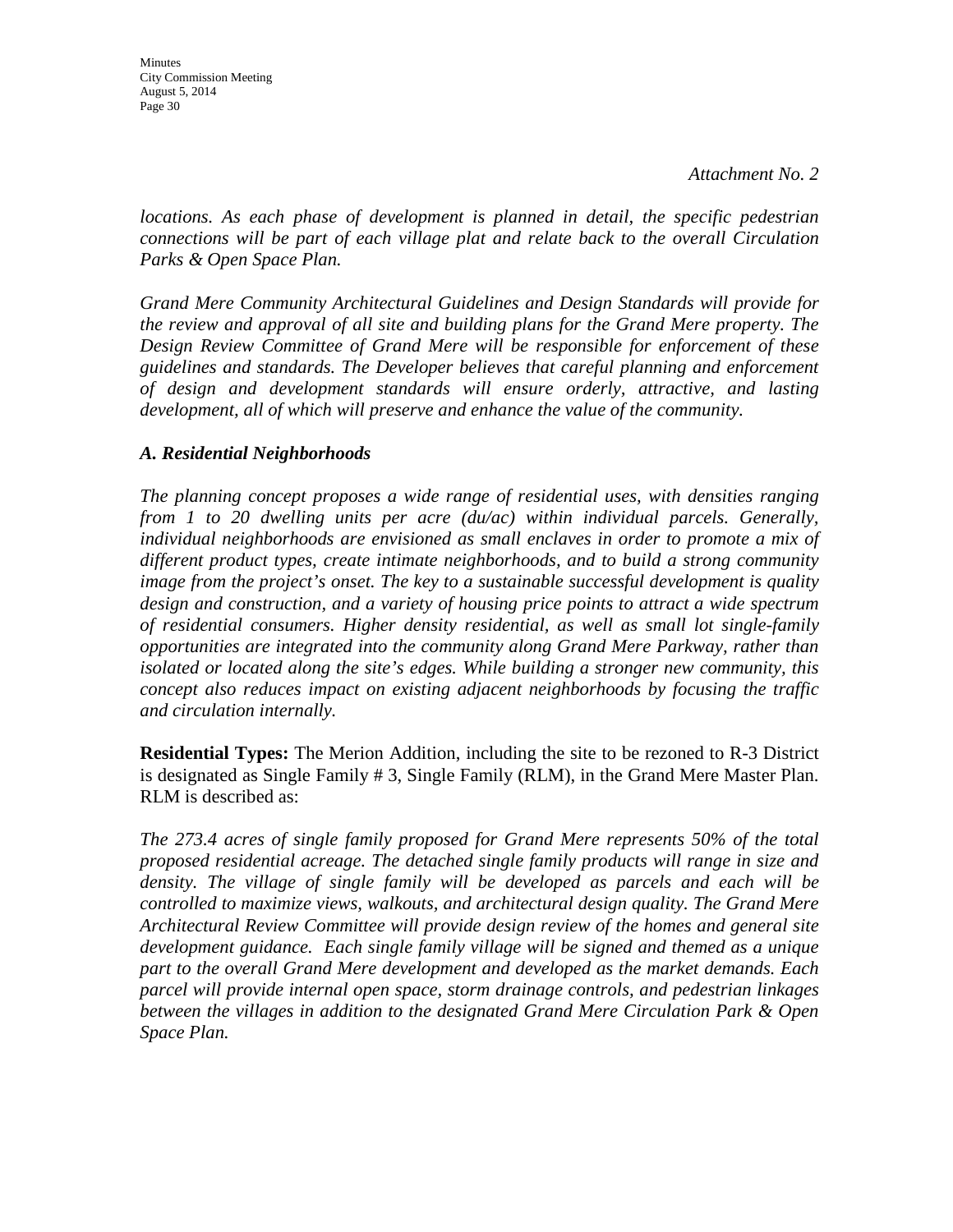#### *C. Streets and Circulation System*

*Residential streets within Grand Mere are envisioned as a key element of "neighborhood quality," offering a place to walk and play, as well as to drive and park. The streetscape in and along the roads will reflect the quality of the community through the use of signage monumentation and landscaping depending on the location and natural conditions of the space providing strong visual "cues" to better orient drivers to their locations and destinations.*

*When utilizing the approved Manhattan street system standards the hierarchy, streetwidths, design speeds, and travel/parking lanes are consistent and will not compromise*  auto on-street parking, or bike and pedestrian access. The street layout will frame *important views and vistas, including buildings, golf course, and natural features. Onstreet parking is available on all local streets.*

*The Master Planned Community will be accessed from Kimball Avenue and Marlatt Avenue. Additional access points into the Community from surrounding residential streets are shown on the Master Plan.*

#### *D. Pedestrian and Bicycle Circulation System*

*Connectivity with the City of Manhattan Linear Park Master Plan is our main focus for the overall trails system. A comprehensive pedestrian and bicycle system is proposed for the community to provide access to individual neighborhoods, the Club Facility and Hotel site, commercial services, and open space amenities~ Elements include both off-street and on street bike paths, natural unimproved trails, and a 17.2 acre linear park along Little Kitten Creek. An easement shall be provided for the extension of the Hudson trail northward, along the east property line to northeast corner section 3-10-7. All trail/path systems will be site- specifically designed at the time of construction. Each will be reviewed on a site-by-site basis to ensure sensitive placement and minimum disturbance. This will be coordinated with the Park & Recreation Board and the Parks and Recreation Department.*

#### *G. Golf Course Development*

*The Grand Mere development drainage and detention system shall be designed to work in concert with the golf course drainage and detention system. The course was designed to meet the environmental goals of the Audubon International Signature Status Program.*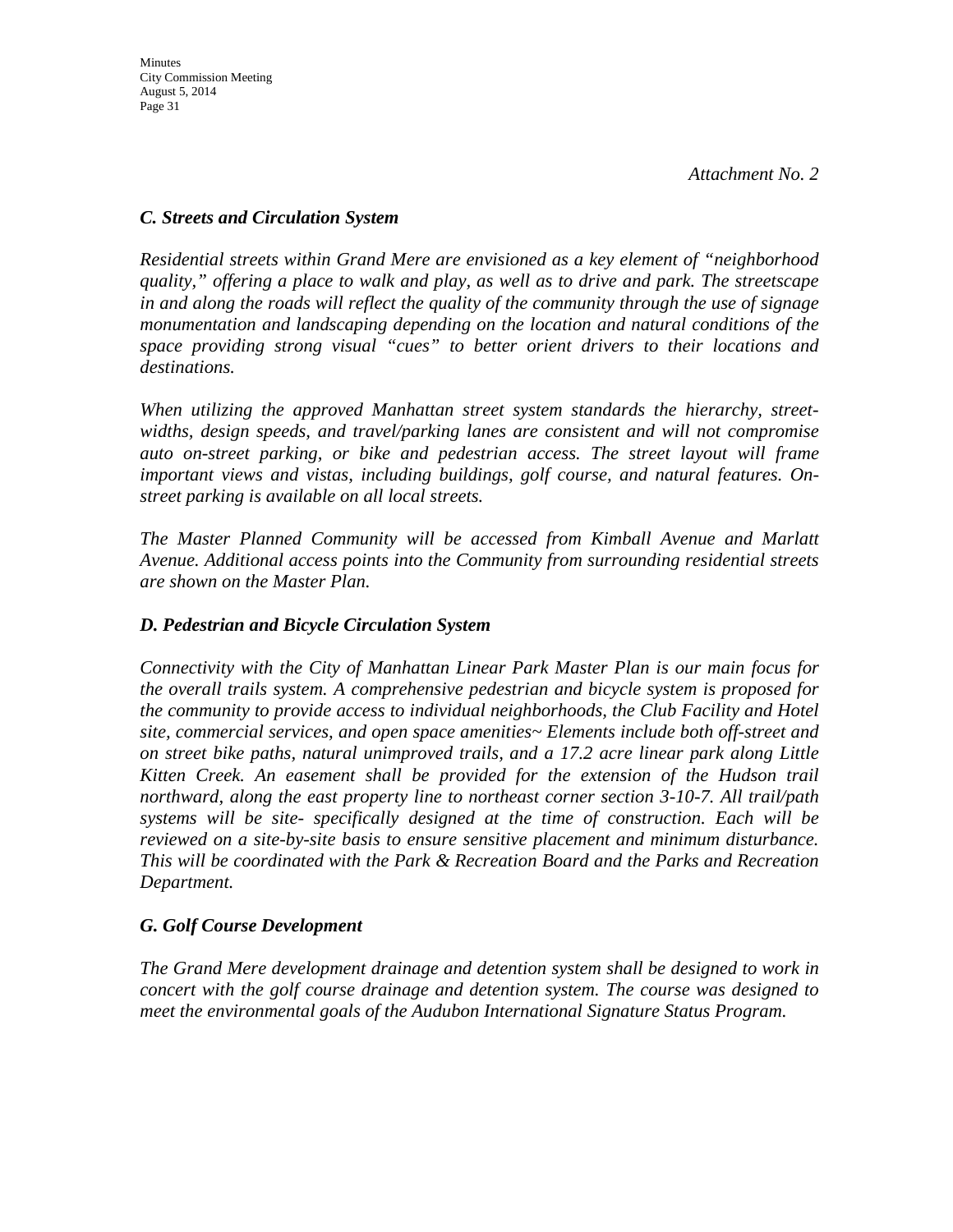#### *Bike Paths, Trails and Sidewalks*

*Bike paths, trails and sidewalks are provided along the internal streets and open spaces to provide internal connections between the villages where possible. See the Circulation Parks & Open Space Plan*

#### *M. Current School District Boundaries*

*The school district boundary between Manhattan U.S.D. 383 and Riley County U.S.D. 378 divides Grand Mere into east and west jurisdictions crossing the property beginning at the S.W. Corner of Section 3-10-7 and continuing north to the N.W. Corner of Section 3-10-7.*

The designation of the site on the Future Land Use map of the Comprehensive Plan is similar to the Grand Mere Community Master Plan, created in 2000. The area was annexed and zoned to R-S District and platted for large lot single-family homes in 2012.

Tract II of the proposed preliminary plat of the Merion Addition has a net density of 0.675 dwelling units per net acre. The overall density of the proposed residential development is to be 0.80 dwelling units per net acre (*See concurrent R-3 District rezoning staff report for details of that request*). The Comprehensive Plan suggests that less than one, up to eleven dwelling units per net acre is appropriate in the RLM category and the Grand Mere Plan suggests a range of 1-20 dwelling units per acre in individual parcels and an overall density in all of Grand Mere of 1.5 units per acre.

The proposed rezoning of the Merion Addition conforms to the policies of the Grand Mere Community Master Plan and the Manhattan Urban Area Comprehensive Plan.

### **8. ZONING HISTORY AND LENGTH OF TIME VACANT AS ZONED:**

| August 7, 1997  | <b>Riley County Commission approved Preliminary Development</b><br>Plan of Colbert Hills and The Wildcat PUD (Grand Mere),<br>County R-PUD. |
|-----------------|---------------------------------------------------------------------------------------------------------------------------------------------|
| August 14, 1997 | Riley County Commission approved Final Development Plan.                                                                                    |
| August 6, 2012  | Manhattan Urban Area Planning Board considered annexation<br>and held the public hearings to consider the rezoning of the                   |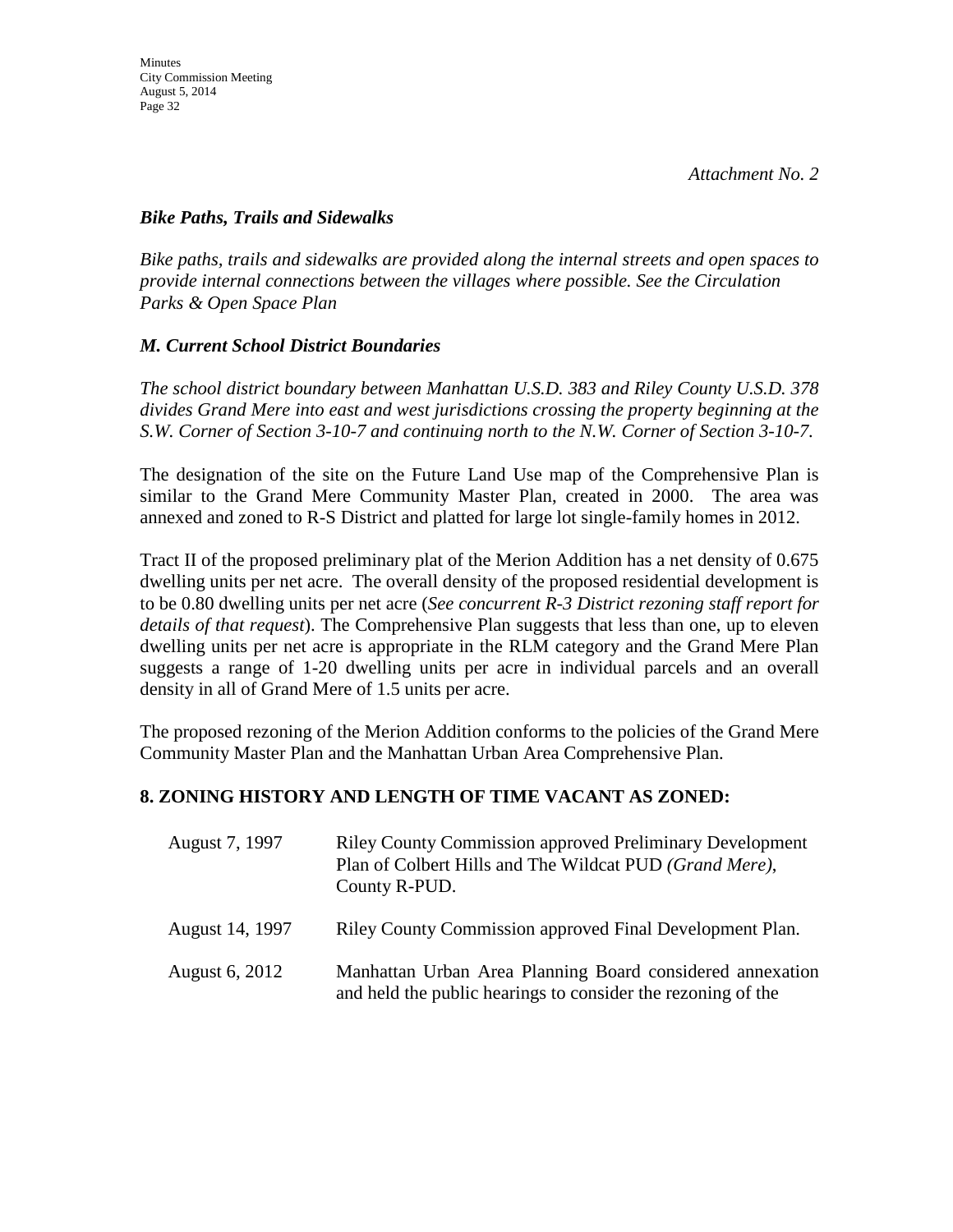proposed The Reserve Addition, from County R-PUD, Residential Planned Unit Development District, to R-S, Single-Family Residential Suburban District, and recommended approval of annexation and rezoning as proposed. The Board also held a public hearing on the Preliminary Plat of The Reserve Addition and approved the Plat.

- August 21, 2012 City Commission approves first reading of ordinances annexing and rezoning The Reserve Addition**,** from County R-PUD, Residential Planned Unit Development District, to R-S, Single-Family Residential Suburban District.
- September 4, 2012 City Commission approves Ordinance Nos. 6963 and 6964 annexing and rezoning The Reserve Addition**,** from County R-PUD, Residential Planned Unit Development District, to R-S, Single-Family Residential Suburban District.
- October 15, 2012 Manhattan Urban Area Planning Board approves the Final Plat of The Reserve Addition.
- December 18, 2012 City Commission accepts easements and rights-of-way as shown on The Reserve Addition and authorizes execution of restrictive covenant on the travel easements.

### **9. CONSISTENCY WITH INTENT AND PURPOSE OF THE ZONING ORDINANCE:**

The intent and purpose of the Manhattan Zoning Regulations is to protect the public health, safety, and general welfare; regulate the use of land and buildings within zoning districts to assure compatibility; and to protect property values.

The proposed rezoning is consistent with the intent and purpose of the Manhattan Zoning Regulations because the proposed lot sizes conform to the minimum requirements of the R-1 District. The R-1 District is designed to provide a dwelling zone at a density no greater than one dwelling unit per 6,500 square feet.

Tract II of the Merion Addition consists of thirty (30) single-family lots. These lots will range from approximately 0.35 acres (15,421 square feet) to 2.38 acres (103,575 square feet) is size. The net density of these lots is to be 0.675 dwelling units per net acre.

In addition, the proposed Preliminary Plat of the Merion Addition identifies easements and rights-of-way to serve the subdivision consistent with the requirements of the Manhattan Urban Area Subdivision Regulations. These easements will be implemented through the Final Plat process proceeding after the rezoning and Preliminary Plat process is complete.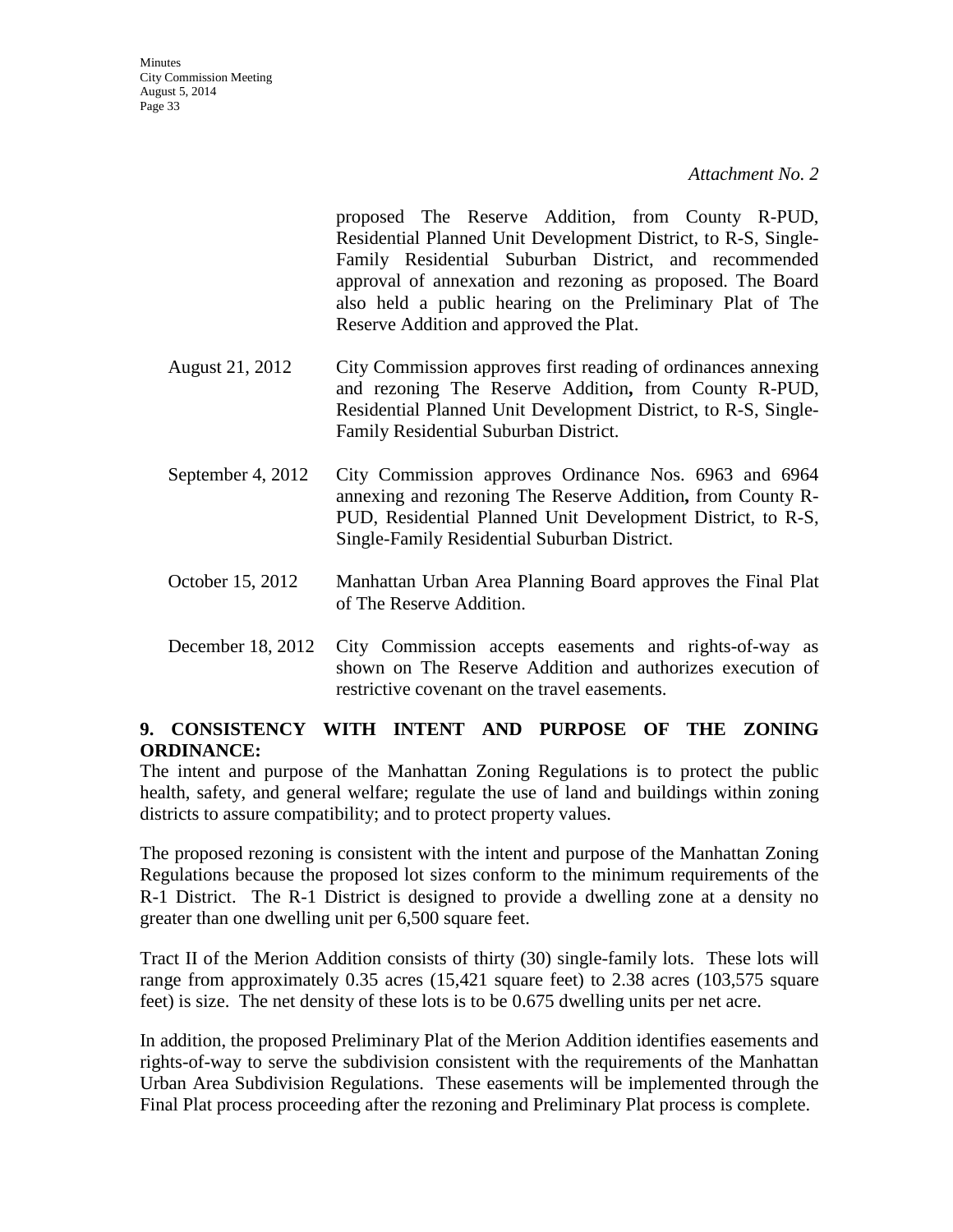*Attachment No. 2*

**10. RELATIVE GAIN TO THE PUBLIC HEALTH, SAFETY AND WELFARE THAT DENIAL OF THE REQUEST WOULD ACCOMPLISH, COMPARED WITH THE HARDSHIP IMPOSED UPON THE APPLICANT:** There appears to be no gain to the public that denial of the rezoning of the subject site would accomplish. No expected adverse affects on the public health, safety and welfare as a result of the rezoning. A separate application was submitted for approval of a Preliminary Plat of the Merion Addition, which is a replat of The Reserve. The Plat will conform to the proposed rezoning request. It may be a hardship upon the owner if the rezoning is denied.

**11. ADEQUACY OF PUBLIC FACILITIES AND SERVICES:** Adequate street, sanitary sewer and water services are available. These factors along with the storm water drainage plan for the area are specifically addressed in the Preliminary Plat of the Merion Addition (*See Preliminary Plat staff report).*

#### **12. OTHER APPLICABLE FACTORS:** None

**13. STAFF COMMENTS:** City Administration recommends approval of the proposed rezoning of Tract II from R-S, Single-Family Residential Suburban District, to R-1, Single-Family Residential District, based on the findings in the Staff Report.

### **ALTERNATIVES:**

- 1. Recommend approval of the proposed rezoning of Tract II from R-S, Single-Family Residential Suburban District, to R-1, Single-Family Residential District stating the basis for such recommendation.
- 2. Recommend denial of the proposed rezoning, stating the specific reasons for denial.
- 3. Table the proposed rezoning to a specific date, for specifically stated reasons.

### **POSSIBLE MOTION:**

The Manhattan Urban Area Planning Board recommends approval of the proposed rezoning of the 22.83 acre Tract II in the proposed Merion Addition from R-S, Single-Family Residential Suburban District, to R-1, Single-Family Residential District, based on the findings in the Staff Report.

**PREPARED BY:** Chad Bunger, AICP, CFM, Senior Planner **DATE:** June 25, 2014 CB/vr 14025}SR}MerionAdd}RStoR1.docx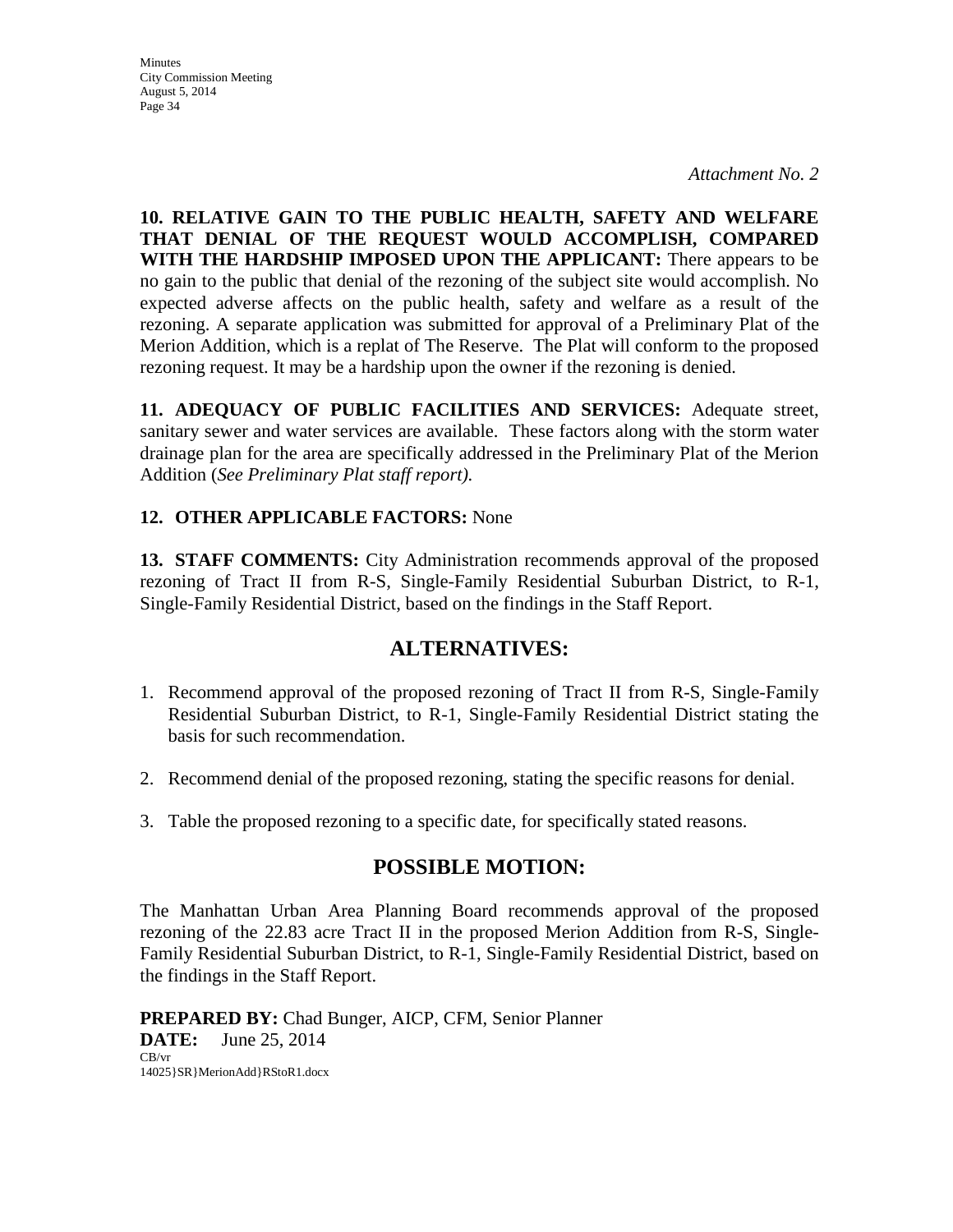

**INTER-OFFICE MEMORANDUM**

| DATE:                | July 9, 2014                                                                                                                                                |
|----------------------|-------------------------------------------------------------------------------------------------------------------------------------------------------------|
| TO:                  | Manhattan Urban Area Planning Board                                                                                                                         |
| <b>MEETING DATE:</b> | July 21, 2014                                                                                                                                               |
| <b>FROM:</b>         | Chad Bunger, AICP, CFM, Senior Planner                                                                                                                      |
| RE:                  | Amend Manhattan Zoning Regulations, Article IV, District<br>Regulations, to Add Hospital as a Conditional Use in the C-<br>1, Restricted Business District. |

### **BACKGROUND**

Action Pact Design, on behalf of Jeff Mathis, contacted City Administration about establishing a hospital at 720 Poyntz Avenue, devoted to inpatient care of young adults with mental health issues *(see attached letter and application information)*. According to the application documents, the proposal is to renovate/rehabilitate the existing structures at the property to establish an outpatient professional office for psychiatrists and psychologist in the main house (nearest Poyntz Avenue) and an inpatient treatment facility that would be a licensed hospital for up to three patients on a short-term basis in the carriage house (northeast structure). The existing garage (northwest structure) would remain for storage.

An outpatient doctor's office is a Permitted Use in the C-1 District as a Business and Professional Office. However, a Hospital, with inpatient care is not a Permitted or Conditional Use in the C-1 District. City Administration recommended a text amendment to add Hospitals as a Conditional Use in the C-1 District.

The term Hospital is defined in the Manhattan Zoning Regulations as follows:

"HOSPITAL: A public or private institution primarily designed, intended or used for inpatient health services, including medical or surgical care to persons suffering illness, and injury and disease."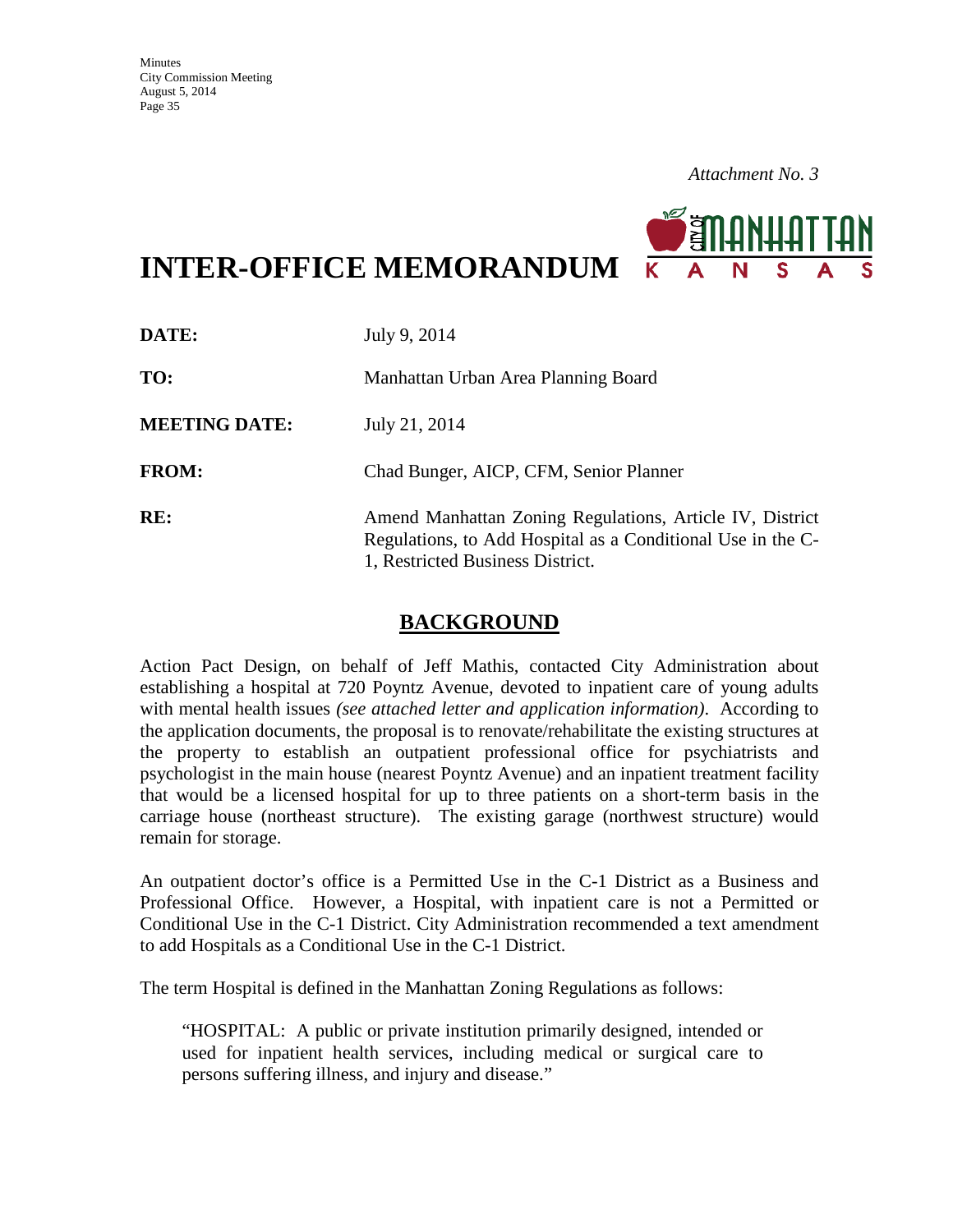*Attachment No. 3*

Hospitals are a Permitted Use in the I-5, Business Park District and a Conditional Use in the R-1, Single-Family Residential District; R-2, Two-Family Residential District; R-3, Multiple-Family Residential District; and the R-4, General Residential District. Currently, the two hospitals in Manhattan are located in the R-1 District (Via Christi) and the R-3 District (Lafene Student Health at Mercy Health Center).

As noted above, hospitals are not a permitted in the C-1, Restricted Business District; however, outpatient medical offices are permitted under the term Business and Professional Offices which are defined as: "The office of an engineer, dentist, doctor, attorney, real-estate broker, insurance broker, architect, or other similar professional person, and any office used primarily for accounting, correspondence, research, editing or administration."

### **AMENDMENTS TO THE TEXT OF THE ZONING REGULATIONS**

When a proposed amendment results in a change to the text of the Zoning Regulations, the report from the Planning Staff shall contain a statement as to the nature and effect of the proposed amendment, and determinations as to the following issues.

### **1. WHETHER SUCH CHANGE IS CONSISTENT WITH THE INTENT AND PURPOSE OF THE ZONING REGULATIONS**

The general intent and purpose of the Zoning Regulations is to protect the public health, safety, and general welfare; regulate the use of land and buildings within zoning districts to assure compatibility; and protect property values.

The intent of the C-1 District is to provide for non-retail commercial, and business and professional activities adjacent to arterial and collector streets. This district is intended to be compatible with adjacent residential districts *(C-1 District regulations attached*).

The proposed text amendment is consistent with the intent and purpose of the C-1 District. Both of the existing hospitals are located within a residential district through a Conditional Use Permit. The C-1 District is intended to be compatible with adjacent residential districts. Logically, if a hospital is appropriate through the Conditional Use process in a residential district, it would be similarly appropriate to occur through a Conditional Use process in the adjacent C-1 District, which already allows doctors offices.

There does not appear to be any essential characteristic about a hospital, which would adversely affect Permitted or Conditional Uses or property values within the C-1 District. The Conditional Use process will require a site specific review of a specific hospital proposal, through a public hearing process in which nearby property owners are noticed of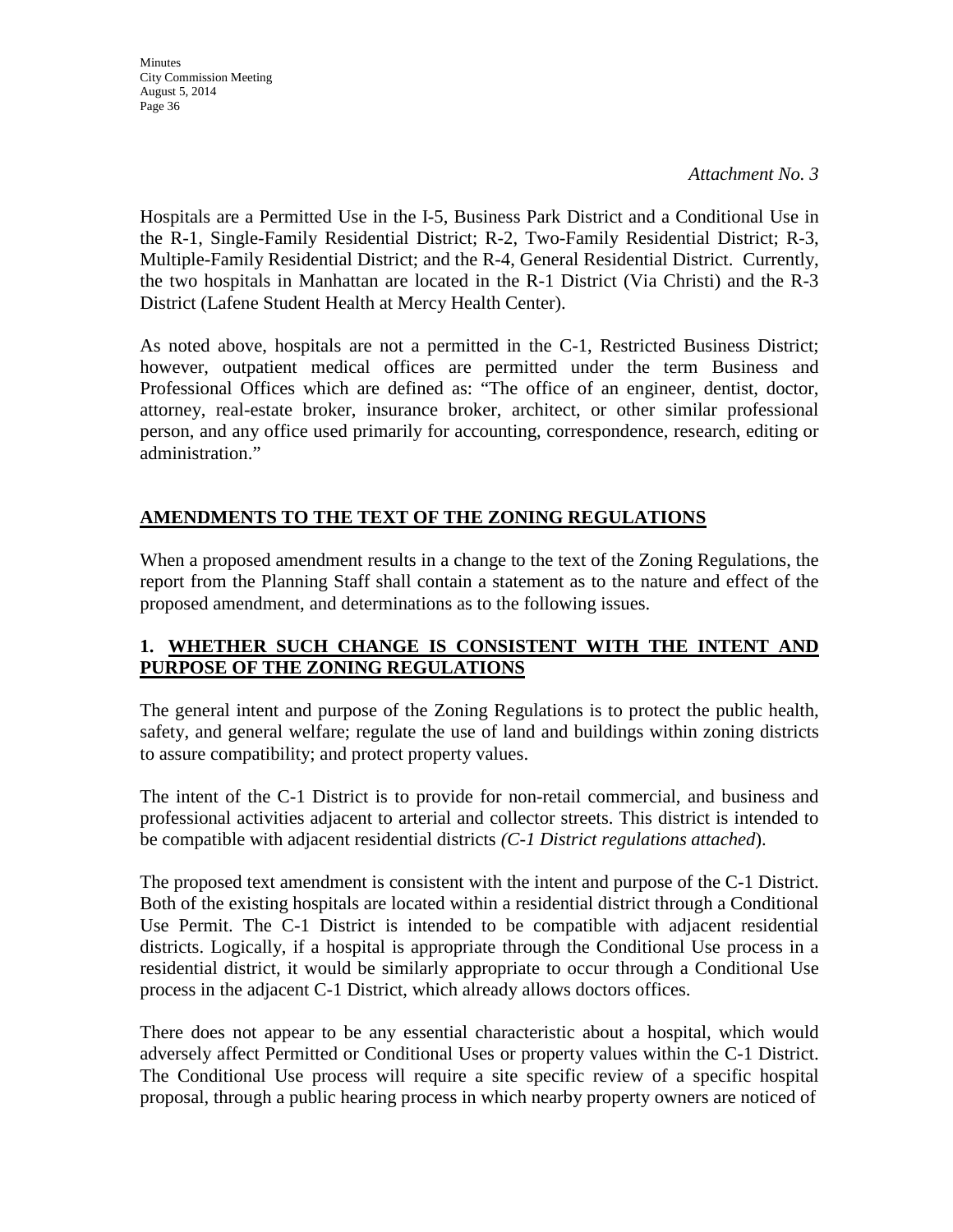the hearing, so that their concerns can be heard. The Board of Zoning Appeals must make written findings of fact regarding the following seven (7) standards when considering a Condition Use:

- (A) The proposed conditional use complies with all applicable provisions of these regulations, including lot size requirements, bulk regulations, use limitations, and performance standards.
- (B) The proposed conditional use will not cause substantial injury to the value of other property in the neighborhood in which it is to be located.
- (C) The location and size of the conditional use, the nature and intensity of the operation involved in or conducted in connection with it, and the location of the site with respect to streets giving access to it are such that the conditional use will not dominate the immediate neighborhood so as to prevent development and use of neighboring property in accordance with the applicable zoning district regulations. In determining whether the conditional use will so dominate the immediate neighborhood, consideration shall be given to:
	- (1) The location, nature and height of buildings, structures, walls and fences on the site, and
	- (2) The nature and extent of landscaping and screening on the site.
- (D) Off-street parking and loading areas will be provided in accordance with the standards set forth in Article VII of these regulations, and such areas will be screened from adjoining residential uses and located so as to protect such residential uses from any injurious effect.
- (E) Adequate utility, drainage, and other such necessary facilities have been or will be provided.
- (F) Adequate access roads or entrance and exit drives will be provided and shall be so designed to prevent traffic hazards and to minimize traffic congestion in public streets and alleys.
- (G) Any other standards for conditional uses that are specifically identified in these regulations.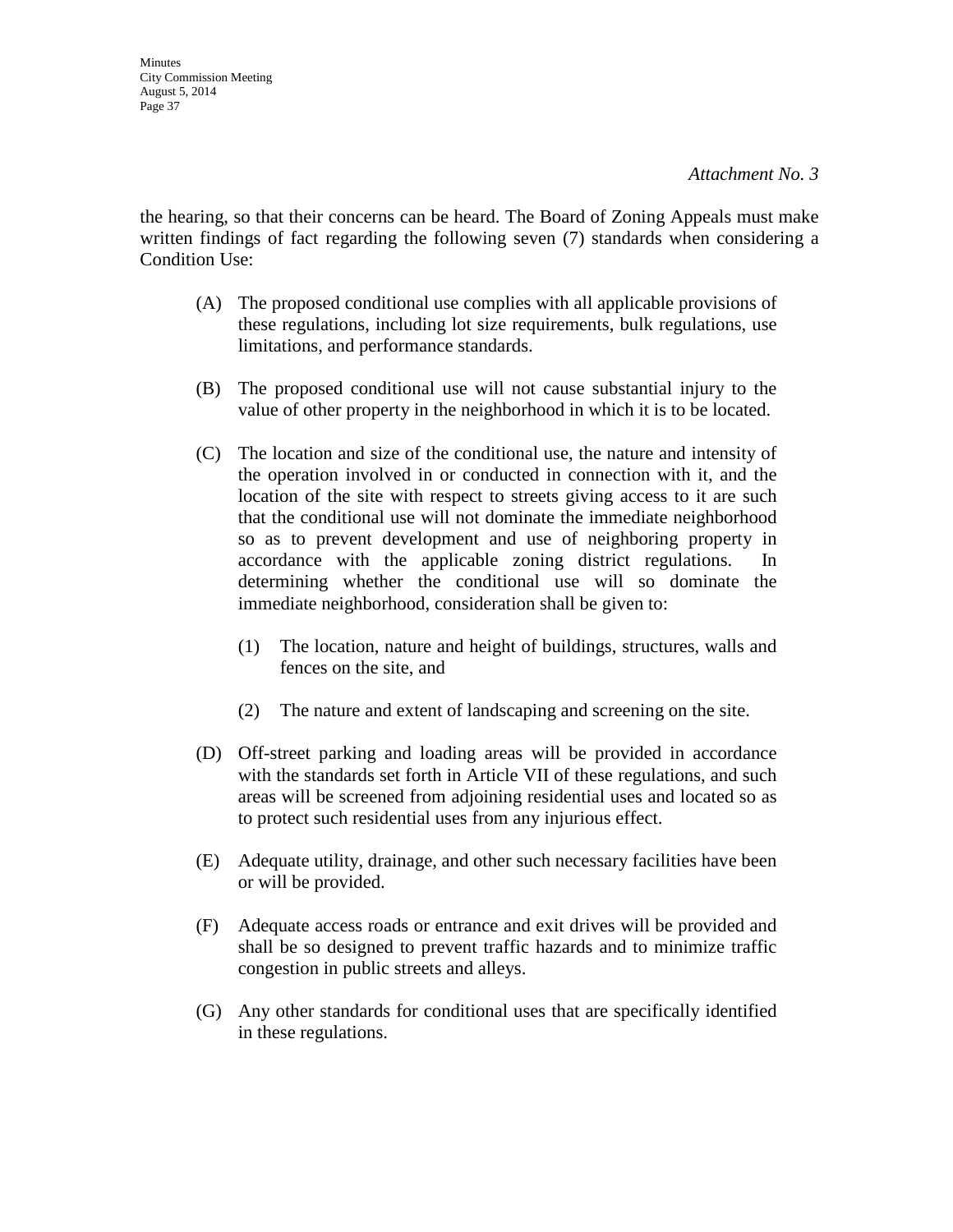In granting a Conditional Use, the Board of Zoning Appeals may impose such conditions, safeguards and restrictions upon the premises benefited by the conditional use as may be necessary to comply with the standards, and to carry out the general purpose and intent of the Zoning Regulations. Failure to comply with all of the conditions, safeguards and restrictions placed on a Conditional Use constitutes a violation of the Zoning Regulation and the Conditional Use Permit.

### 2. **AREAS WHICH ARE MOST LIKELY TO BE DIRECTLY AFFECTED BY SUCH CHANGE AND IN WHAT WAY THEY WILL BE AFFECTED**

The C-1 District is found throughout the city. The largest C-1 District is found along Poyntz Avenue, generally from  $6<sup>th</sup>$  Street, to 17<sup>th</sup> Street. Other C-1 Districts can be found sporadically along arterial and collector streets.

In addition to the properties being affected by the proposed text amendment to the C-1 District, adjacent residential districts could be affected. The review and approval process of the Conditional Use by the Board of Zoning Appeals should mitigate any adverse impacts that may affect adjacent residential and commercial properties. Generally the Board of Zoning Appeals evaluates the impact on adjacent properties by reviewing the size and location of the proposed use, parking requirements, landscaping and screening as per the Conditional Use standards noted above.

No adverse impacts are anticipated on any of the C-1 Districts that will not be fully evaluated through the Conditional Use process.

#### **3. WHETHER THE PROPOSED AMENDMENT IS MADE NECESSARY BECAUSE OF CHANGED OR CHANGING CONDITIONS IN THE AREAS AND ZONING DISTRICTS AFFECTED, OR IN THE CITY PLANNING AREA, GENERALLY, AND IF SO, THE NATURE OF SUCH CHANGED OR CHANGING CONDITIONS**

The proposed location of the applicant's mental health hospital cannot be accommodated by the C-1 District because it is not currently listed as a Permitted or Conditional Use in the District. Generally, there have not been changes in the zoning district and surrounding areas, but rather the desire of the applicant to utilize a specific property in the proposed manner to address a community need.

### **4. WHETHER SUCH CHANGE IS CONSISTENT WITH THE INTENT AND PURPOSE OF THE POLICY AND GOALS AS OUTLINED IN THE ADOPTED COMPREHENSIVE PLAN OF THE CITY**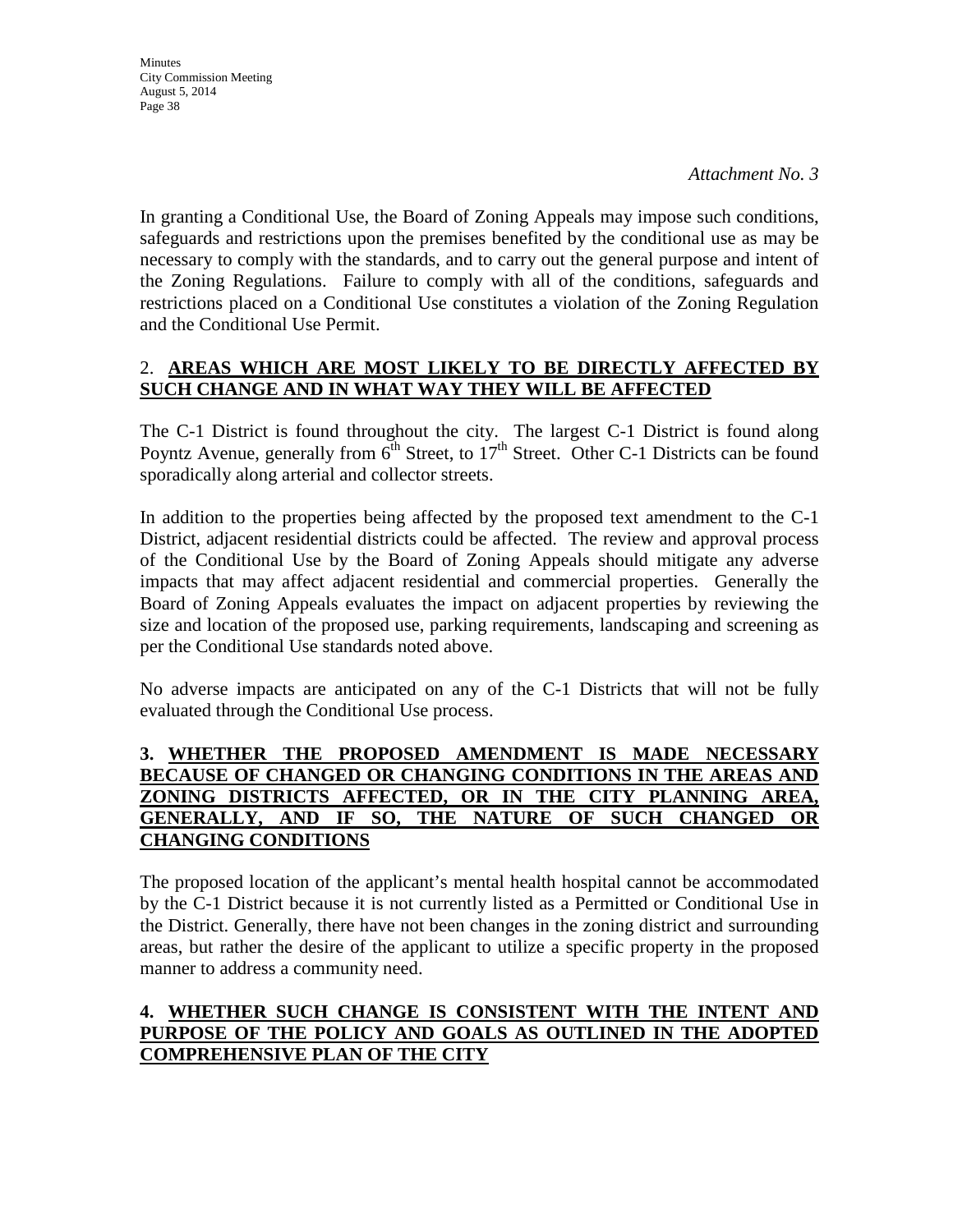#### *Attachment No. 3*

The Comprehensive Plan identifies areas zoned C-1 District as the Office-Research Park (OFF/RP) category, which is generally located along arterial and collector streets. The land uses in the OFF/RP category are described as "high quality employment facilities for uses such as office headquarters, research and development facilities, and educational facilities, as well as locations for light and heavy manufacturing, warehousing and distribution, indoor and screened outdoor storage, and a wide range of other industrial services and operations." The policies of the OFF/RP designation generally refer to campus like settings with open spaces and common spaces. The policies do recognize that the C-1 District in the Poyntz Avenue Corridor from  $17<sup>th</sup>$  Street to Juliette Avenue has special characteristics for business uses.

A hospital would match the land uses intended for the OFF/RP designation and the location of all current C-1 Districts are along arterial or collector streets. The proposed text amendment to add Hospitals as a Conditional Use to the C-1 District is in conformance with the policies of the Comprehensive Plan.

### **ALTERNATIVES**

It appears the MUAPB has the following alternatives concerning the issue at hand. The board may:

- 1. Recommend approval of the proposed amendment to the City Commission, based on the reasons in the Staff Memorandum.
- 2. Recommend denial of the proposed amendment to the City Commission, based on specific reasons.
- 3. Modify the proposed amendment and forward the modifications, along with an explanation, to the City Commission.
- 4. Table the public hearing to a specific date, and provide further direction to City Administration and the applicant.

#### **RECOMMENDATION**

City Administration recommends approval of the amendment to the Manhattan Zoning Regulations to amend Article IV, District Regulations, to add hospitals as a Conditional Use to the C-1, Restricted Business District, based on the reasons in the Staff Memorandum.